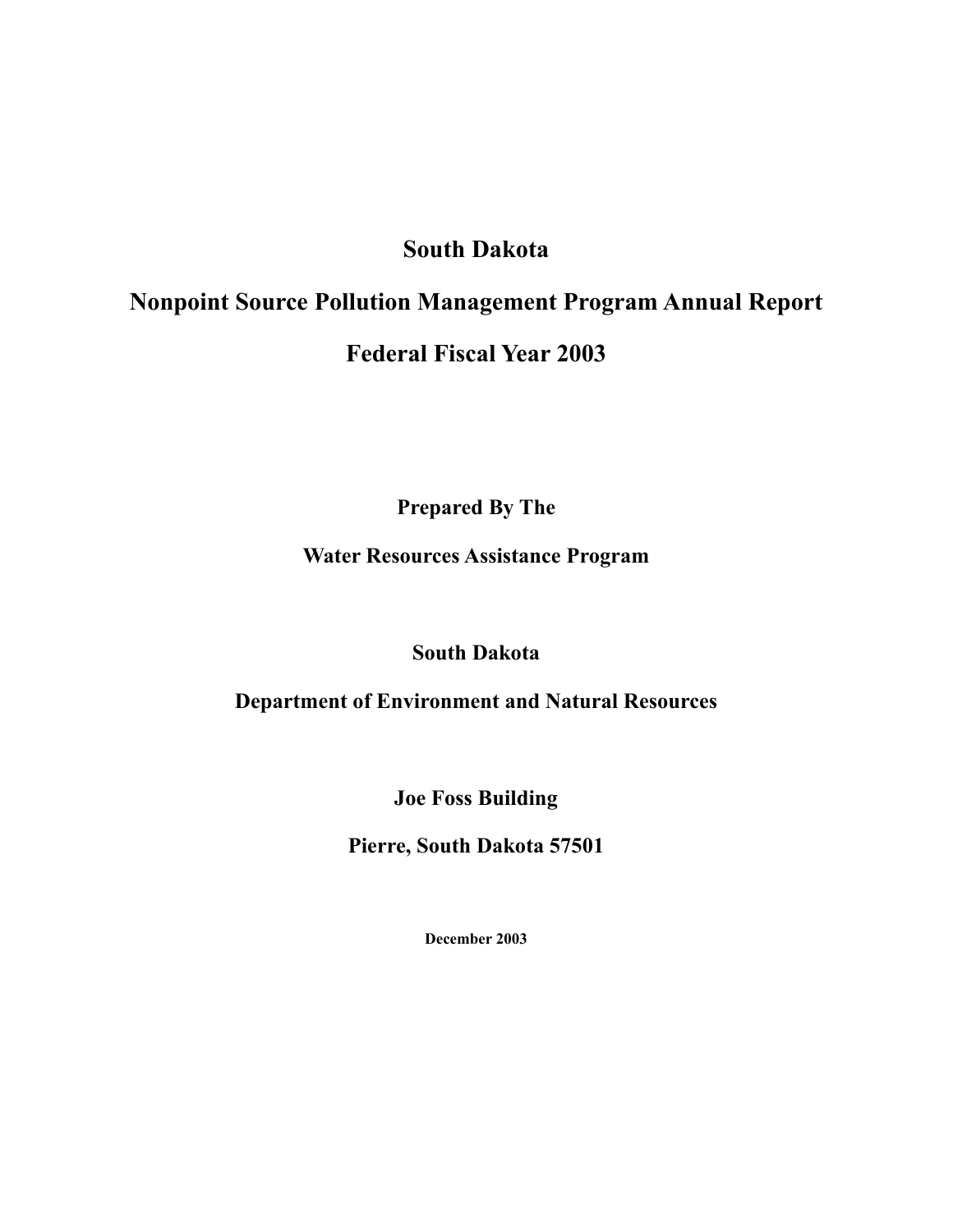# **South Dakota Department Of Environment and Natural Sources Nonpoint Source Pollution Management Program Annual Report**

**Federal Fiscal Year 2003** 

#### **December 2003**

#### **NPS Program History**

The South Dakota Nonpoint Source Pollution (NPS) Management Program is housed in the South Dakota Department of Environment and Natural Resources' (DENR) Water Resources Assistance Program (WRAP). The NPS Program, along with the Pollution Prevention (P2) Program, makes up the WRAP's Watershed Protection activity. NPS pollution activities completed by program staff are selected to improve, restore and maintain the water quality of the state's lakes, streams, wetlands, and ground water in partnership with other organizations, agencies and citizens. Visit:

http://www.state.sd.us/denr/DFTA/WatershedProtection/wpprg.htm

for the information about Watershed Protection's NPS and P2 activities.

A key element in implementing the South Dakota NPS Program is the South Dakota Nonpoint Source Task Force. The task force is a citizen's advisory group composed of approximately sixty agencies, organizations and tribal representatives. The task force:

- provides a forum for the exchange of information on activities which impact nonpoint source pollution control,
- prioritizes waterbodies for NPS control activities,
- provides guidance and application procedures for funding of NPS source control projects and review and recommend for approval project funding proposals which request funds under section 319 of the Clean Water Act,
- serves as the coordinating body for the review and direction of federal, state, and local government programs to ensure that the programs allow achievement of NPS source pollution control in the most efficient manner,
- serves as a focal point for information, education, and public awareness regarding NPS pollution control,
- provides oversight of NPS source control activities and prioritize the activities, and
- provides a forum for discussion and resolution of program conflicts.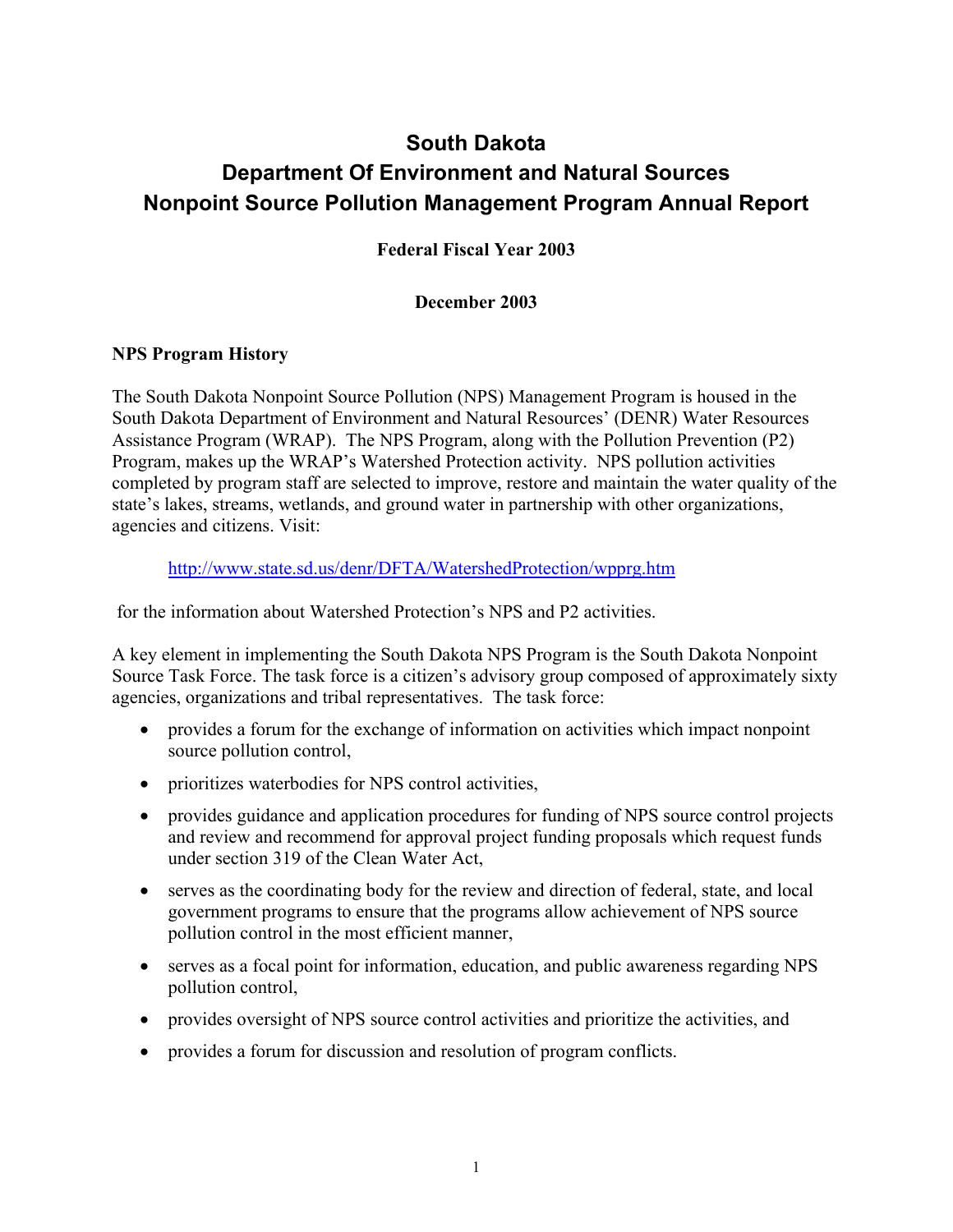For additional information about the task force visit:

http://www.state.sd.us/denr/DFTA/WatershedProtection/npstf.htm

Since the reauthorization of the Clean Water Act during 1987, the South Dakota NPS Pollution Management Program has used Section 319, 104(b)(3), 106, and 604(b) funding to support more than 160 nonpoint source projects. Historically, the majority of the projects funded have focused on reducing NPS pollution originating from agricultural operations. More recently, an increased proportion of the funds have been used to support local initiatives that:

- evaluate water quality conditions,
- determine sources and causes of NPS pollution within priority watersheds, and
- develop and implement total maximum daily loads (TMDLs) for impaired waterbodies.

While the size, target audience, and structure of the projects have varied significantly, all share common elements:

- increase awareness of NPS pollution issues,
- identify, quantify, and locate sources of nonpoint source impairment,
- reduce/prevent the delivery of NPS pollutants to waters of the state with emphasis on meeting targets established through total maximum daily loads (TMDLs), and
- disseminate information about effective solutions to NPS pollution where it is threatening or impairing uses.

The projects funded fit into one of three categories:

- assessment/development,
- information and education (I&E), and
- watershed implementation.

Although most projects fit into one of these categories, several have included components from each of the three categories. A portion of the Section 319 funds awarded to the state has also been used to assess major aquifers in the state and promote and implement practices that prevent ground water contamination.

The primary purposes of assessment/development projects are:

- identify beneficial use impairments or threats to specific water bodies, and
- determine the extent to which the threats or impairments are from NPS pollution.

Assessment priority is given to water bodies on the 303(d) list of impaired water bodies. TMDLs are prepared for the listed water bodies as a part of the assessment project. Activities completed during a development project generally include an inventory of existing data and information and supplemental monitoring, as needed, to allow an accurate assessment of the watershed. Through these efforts, local project sponsors are able to: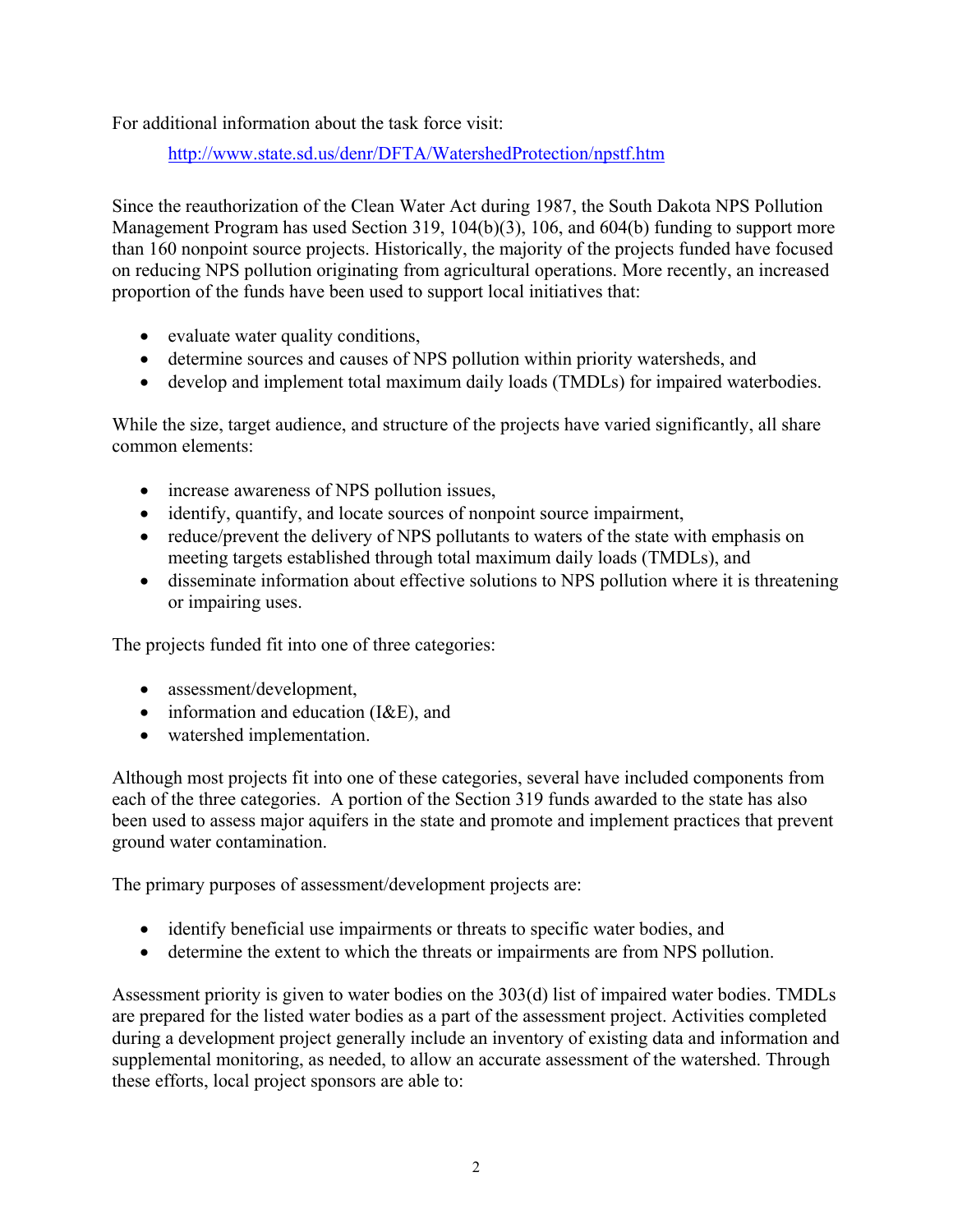- determine the extent to which beneficial uses are impaired,
- identify specific sources and causes of the impairments,
- establish preliminary pollutant reduction goals or TMDL endpoints, and
- identify management practices and alternatives that will reduce the pollution at its source(s) and restore or maintain the beneficial uses of the water body.

The project period for assessment/development projects generally ranges from one to three years.

Information and education  $(I & E)$  projects are designed to provide information about NPS pollution issues and solutions. Information transfer tools typically used by the department and its project partners include brochures, print and electronic media, workshops, "how to" manuals, tours, exhibits, and demonstrations. I & E projects usually range from one to five years in length.

Watershed projects are the most comprehensive of the projects implemented through the South Dakota NPS Pollution Program. Watershed projects are typically long-term in duration and are designed to implement TMDLs that address NPS pollution sources and beneficial use impairments. Common watershed project objectives include:

- protect/restore impaired beneficial uses through the promotion and voluntary implementation of best management practices (BMPs) that prevent/reduce NPS pollution,
- disseminate information about NPS pollution and effective solutions, and
- evaluate project progress toward use attainment or NPS pollutant reduction goals.

Watershed projects typically range from four to ten years in length with the duration being dependant on the size of the watershed and extent of the NPS pollution impacts that must be addressed.

Implementation of the SD NPS Pollution Management Program is guided by the SD NPS Management Plan.

#### **NPS Management Plan**

South Dakota's revised NPS Management Plan was approved by EPA during March 2000. The revised plan:

- addresses the nine mandated elements required to access Section 319 incremental funds,
- expands on activities included in previous editions of the plan, and
- continues to achieve improved water quality through voluntary actions developed in partnership with the landowners and managers.

The primary tools selected to accomplish the tasks outlined in the plan include:

- technical and financial assistance delivered through program staff and project partnerships, and
- a comprehensive information and education effort.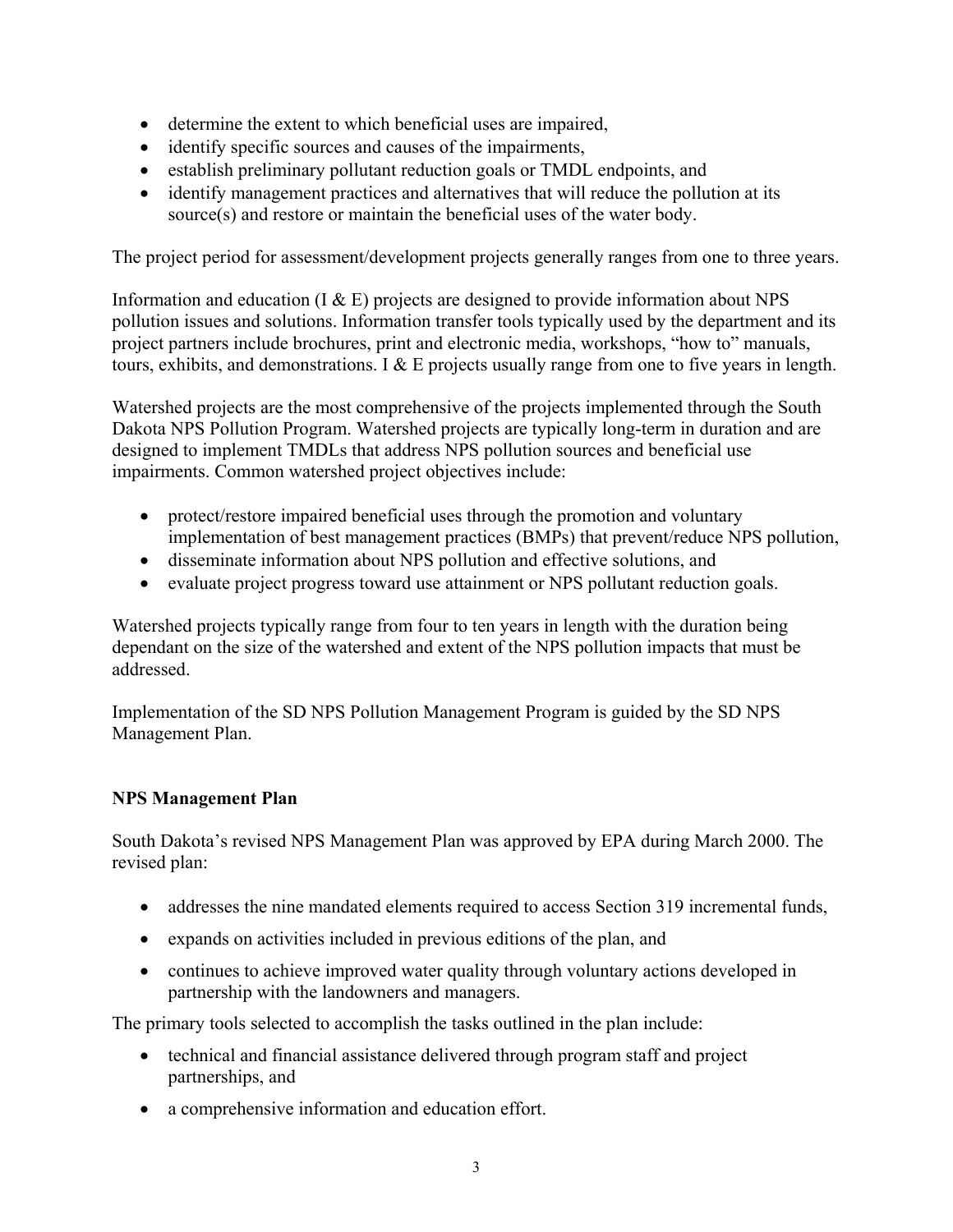The management plan is available upon request or by visiting:

www.state.sd.us/denr/watershed.

The water quality assessment and implementation strategy outlined in the management plan has been amended to address the development and implementation of TMDLs. The department established a goal of:

Develop 11 TMDLs and implement five work plans each year to achieve the

TMDLs for all of the state's impaired waters over a 13 year period.

Waterbodies assessed are selected from those on the 303(d) list of impaired waterbodies. Activities included in implementation project workplans are selected to reach the TMDLs developed as part of the assessment process.

The 303(d) list was revised during 2002 using recent monitoring and assessment data. The revised list includes 95 water bodies which need assessments and TMDLs to address impairments resulting from nonpoint source pollution. During FY 2003:

- four TMDLs were approved by EPA, and
- an additional six TMDLs were completed and prepared for public comment during FY 2004.

To date, EPA has approved thirty nonpoint source TMDLs developed by DENR. In addition, three water bodies were determined not to be impaired as a result of assessments completed.

Progress in implementing the management plan is essentially on schedule:

- TMDL assessments have been completed for 37 waterbodies,
- tasks 3-6 and 12-16 were superceded by the 303(d) / TMDL priority approach,
- task 11, sorting and ranking streams based on ecoregions, has been suspended to redirect limited staff resources TMDL related priorities,
- task 28, post-project assessments, is also behind schedule because of limited resources and TMDL related priorities, and
- all other tasks are on schedule, have been completed or, in some cases, exceeded planned outputs.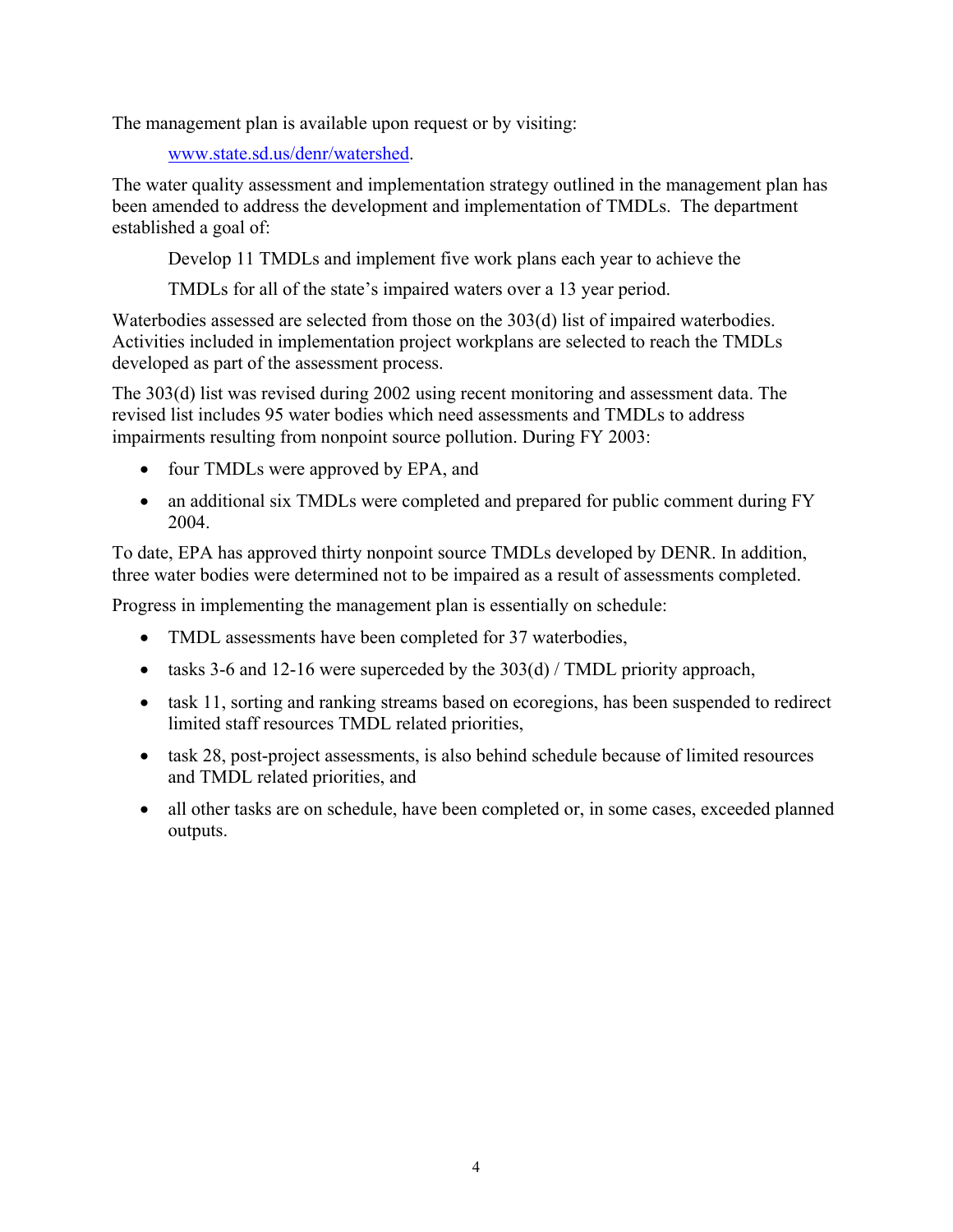## **319 Grant**

The South Dakota Department of Environment and Natural Resources' FY 2003 Section 319 Grant award from EPA consisted of \$2,170,100 in program base funding and \$1,638,600 in incremental funds. The \$3,808,700 total award was allocated as follows:

- Staff & Support \$680,000 and
- 319 Projects  $$3,128,700$  (\$1,638,600 incremental and \$1,490,100 base).

Projects selected for funding during the year are shown in the table below.

#### **Project Awards Using FY 2003 Section 319 Grant Award**

| Project                                        | <b>Project Grant (\$)</b> |                    |              |
|------------------------------------------------|---------------------------|--------------------|--------------|
|                                                | <b>Base</b>               | <b>Incremental</b> | <b>Total</b> |
| <b>Assessment</b>                              |                           |                    |              |
| Twin Lakes/Wilmarth Lake                       | 64,000                    |                    | 64,000       |
| Lake Traverse                                  | 57,500                    |                    | 57,500       |
| Amsden Dam                                     | 62,000                    |                    | 62,000       |
| Okobojo Creek                                  | 39,000                    |                    | 39,000       |
| White River Phase I                            | 48,000                    |                    | 48,000       |
| Implementation                                 |                           |                    |              |
| <b>Lake Hanson/Pierre Creek Restoration</b>    | 598,125                   |                    | 598,125      |
| Watershed Planning and Assistance <sup>1</sup> | 3,219                     | 1,638,600          | 1,641,819    |
| Lake Herman/Madison/ Brant Watershed           | 263,358                   |                    | 263,358      |
| Terry Redlin Institute Wetlands Ed. Project    | 70,000                    |                    | 70,000       |
| <b>Wetlands Education Pilot Project</b>        | 30,000                    |                    | 30,000       |
| Total                                          | 1,235,202                 | 1,638,600          | 2,873,8022   |

1 Project was also awarded \$1,308,181 in unallocated FY 2002 Grant funds

#### **Active 319 Projects**

Section 319 projects funded by previous grant awards that were open and active during the FY 2003 reporting period are listed by river basin in the table that follows.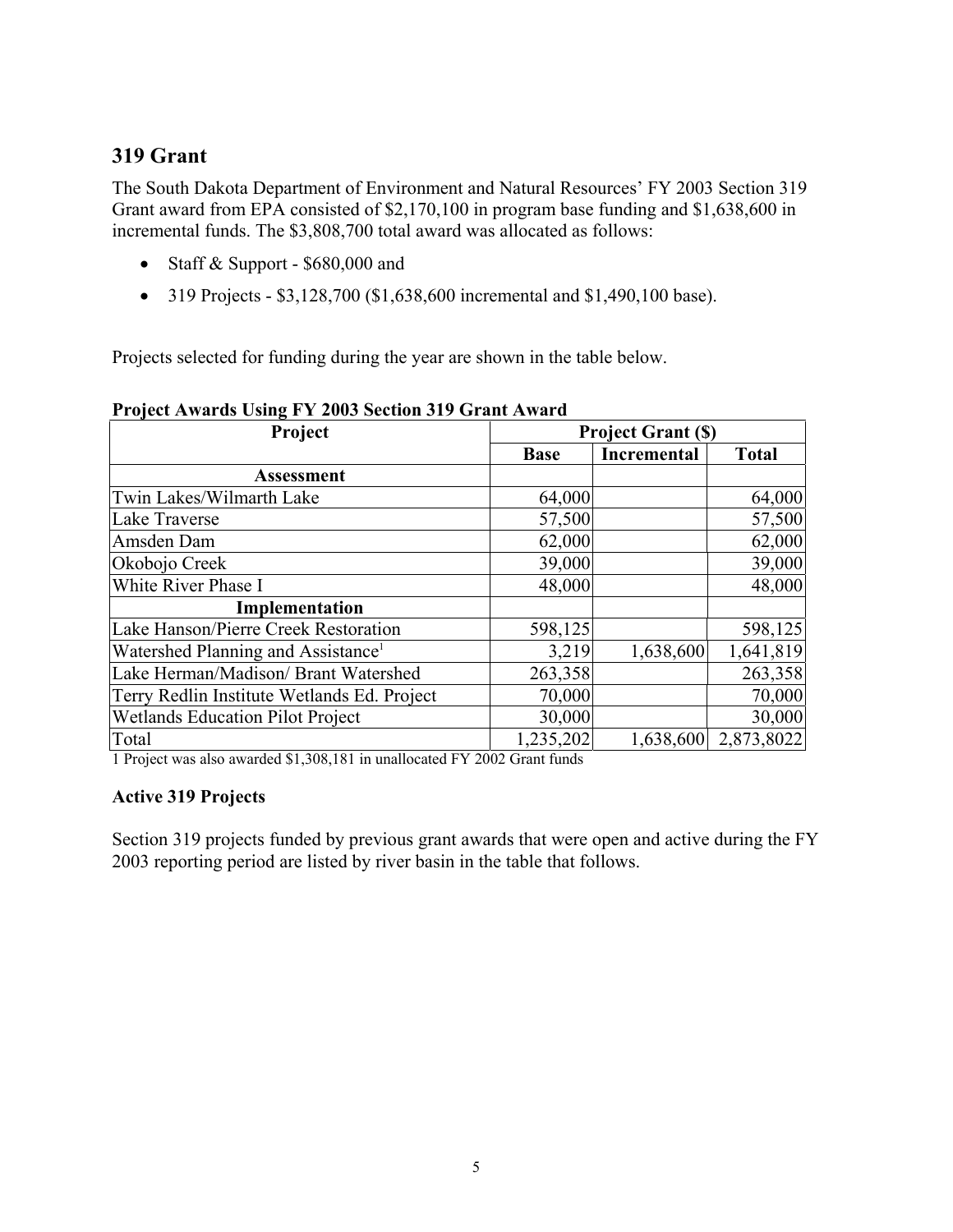| <b>River Basin</b>                   | Project                                          |  |
|--------------------------------------|--------------------------------------------------|--|
| <b>Bad River</b>                     | <b>Bad River National Watershed Monitoring</b>   |  |
|                                      | <b>Bad River Phase III</b>                       |  |
|                                      | Hayes and Waggoner Lakes TMDL                    |  |
| <b>Belle Fourche River</b>           | <b>Belle Fourche River Assessment</b>            |  |
| <b>Big Sioux River</b>               | <b>Bachelor Creek Implementation</b>             |  |
|                                      | Clear Lake Implementation                        |  |
|                                      | Central Big Sioux TMDL                           |  |
|                                      | Enemy Swim Lake Implementation                   |  |
|                                      | Lake Norden/Lake Albert Assessment               |  |
|                                      | Lake Poinsett Watershed                          |  |
|                                      | Lakes Herman/Madison/Brant Implementation        |  |
|                                      | North Central Big Sioux /Oakwood Lake TMDL       |  |
|                                      | <b>Upper Big Sioux River Implementation</b>      |  |
|                                      | <b>Wall Lake Post Assessment</b>                 |  |
| <b>Cheyenne River</b>                | Lower Rapid Creek TMDL                           |  |
|                                      | Rapid City Storm Water                           |  |
| <b>Grand River</b>                   | None                                             |  |
| <b>James River</b>                   | Elm Lake Implementation                          |  |
|                                      | Firesteel Creek/Lake Mitchell Implementation     |  |
|                                      | Lake Redfield Restoration                        |  |
|                                      | Lakes Cottonwood and Louis Implementation        |  |
|                                      | Lake Faulkton Implementation                     |  |
|                                      | Lakes Rosehill and Jones Implementation          |  |
|                                      | Loyalton and Cresbard Lakes TMDL                 |  |
|                                      | <b>Richmond Lake Assessment</b>                  |  |
| <b>Minnesota River</b>               | Big Stone Lake/Little Minnesota                  |  |
|                                      | Cochrane & Oliver Lakes Implementation           |  |
| <b>Missouri River</b>                | <b>Burke Lake Assessment</b>                     |  |
|                                      | South Central Lakes TMDL                         |  |
| <b>Vermillion River</b>              | Kingsbury County Lakes Assessment                |  |
| <b>White River</b>                   | Little White River TMDL                          |  |
| <b>Statewide / Regional Projects</b> | Animal Waste Team IV                             |  |
|                                      | Buffer Planning & Technical Assistance           |  |
|                                      | <b>Bootstraps</b>                                |  |
|                                      | <b>Grassland Management Technical Assistance</b> |  |
|                                      | Manure Management BMPs Base on Soil Phosphorus   |  |
|                                      | Nonpoint Source Information and Education 1998   |  |

**Active NPS Projects Funded by Previous Section 319 Grant Awards**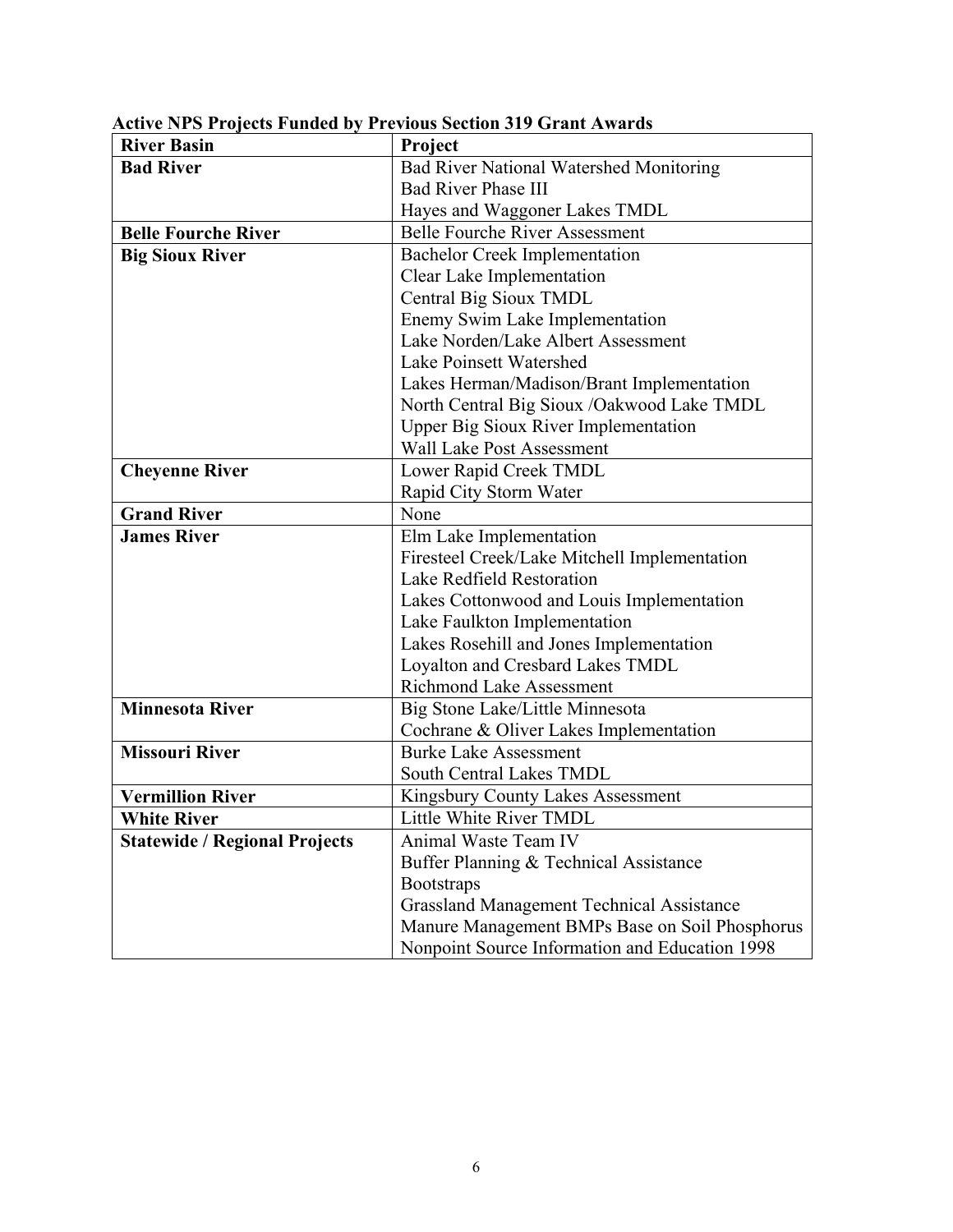### **Completed 319 Projects**

Completed Section 319 funded projects are listed by river basin in the table that follows. Unless otherwise indicated (\*), a final report for each project has been filed with EPA, entered on GRTS, and is available from the South Dakota State Library. Several of the reports are also available by visiting:

http://www.state.sd.us/denr/DFTA/WatershedProtection/wpprg.htm

| <b>River Basin</b>         | Project                                           |  |
|----------------------------|---------------------------------------------------|--|
| <b>Bad River</b>           | <b>Bad River Phase II</b>                         |  |
|                            | <b>Upper Bad River Demonstration</b>              |  |
| <b>Belle Fourche River</b> | Bear Butte Creek Riparian Demonstration           |  |
| <b>Big Sioux River</b>     | <b>Bachelor Creek Assessment</b>                  |  |
|                            | Big Sioux Well Head Protection                    |  |
|                            | <b>Blue Dog Lake Assessment</b>                   |  |
|                            | Lake Campbell Watershed Restoration               |  |
|                            | Lake Kampeska Watershed                           |  |
|                            | <b>Pickerel Lake Protection</b>                   |  |
|                            | Upper Big Sioux River Watershed I & II            |  |
|                            | Wall Lake                                         |  |
| <b>Cheyenne River</b>      | Foster Creek Riparian Demonstration - Stanley Co. |  |
|                            | <b>Piedmont Valley Assessment</b>                 |  |
|                            | Rapid City Storm Water*                           |  |
| <b>Grand River</b>         | Shadehill Lake Protection Staffing & Support      |  |
| <b>James River</b>         | Lake Byron Watershed                              |  |
|                            | Clear Lake Assessment - Marshall Co.              |  |
|                            | Cottonwood & Louise TMDL                          |  |
|                            | Foster Creek Riparian Demonstration - Beadle Co.  |  |
|                            | Jones & Rosehill Lakes TMDL                       |  |
|                            | Lake Mitchell Watershed Assessment                |  |
|                            | Mina Lake Water Quality Assessment                |  |
|                            | Moccasin Creek TMDL*                              |  |
|                            | Ravine Lake Watershed                             |  |
|                            | Richmond Lake Watershed                           |  |
|                            | White Lake Dam TMDL*                              |  |
| <b>Minnesota River</b>     | <b>Big Stone Lake</b>                             |  |
|                            | <b>Big Stone Lake Restoration II</b>              |  |
|                            | Cochrane & Oliver TMDL                            |  |
|                            | Lake Cochrane Protection                          |  |
|                            | Lake Hendricks Watershed                          |  |
|                            | Medicine Creek Assessment*                        |  |
| <b>Missouri River</b>      | <b>Burke Lake Restoration</b>                     |  |
| <b>Vermillion River</b>    | <b>Swan Lake Restoration</b>                      |  |

#### **Completed Section 319 Funded Projects Listed by River Basin**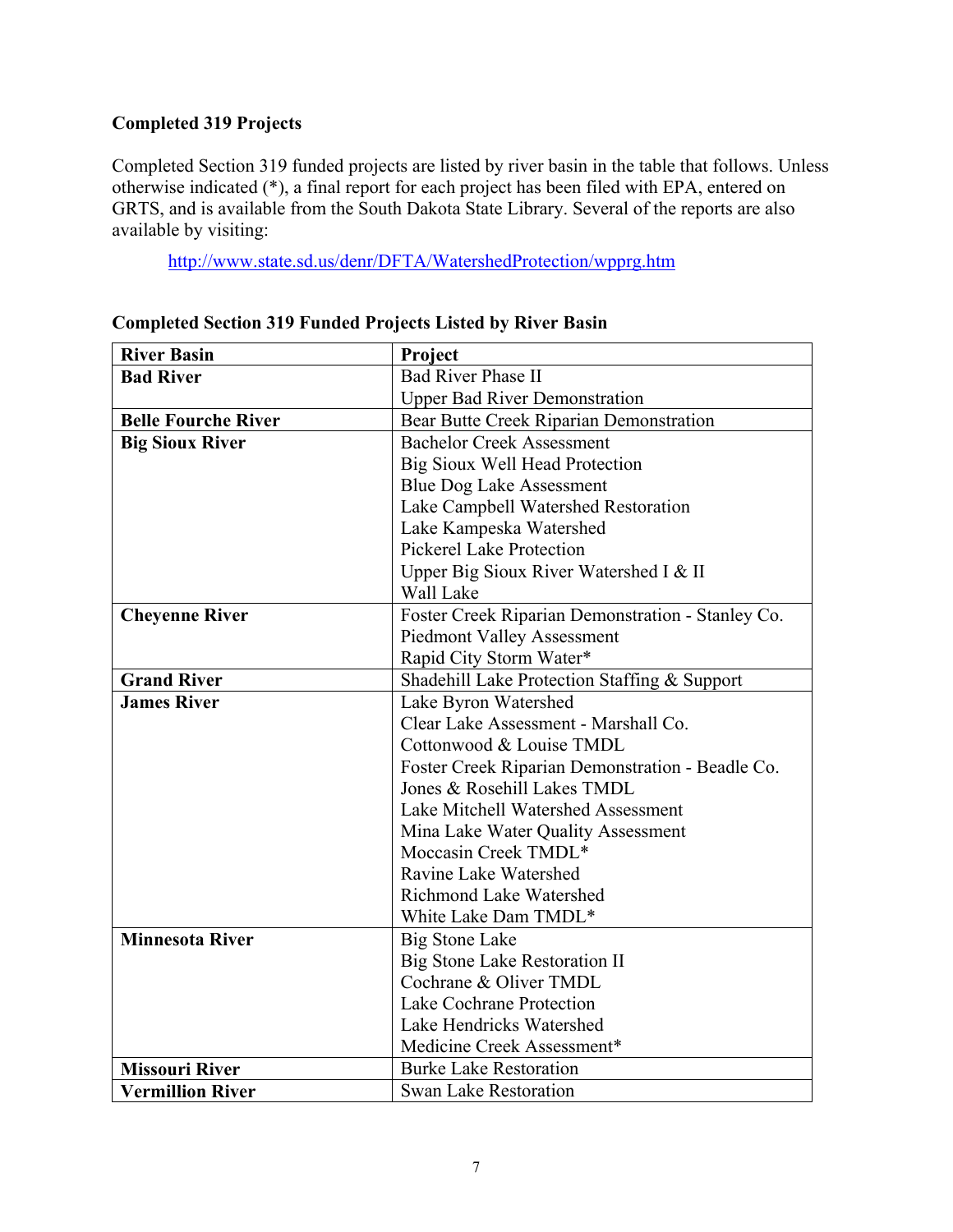| <b>White River</b>                   | None                                               |  |
|--------------------------------------|----------------------------------------------------|--|
| <b>Statewide / Regional Projects</b> | Abandoned Well Sealing                             |  |
|                                      | Animal Waste Management I                          |  |
|                                      | Animal Waste Management II                         |  |
|                                      | <b>Animal Nutrient Management III</b>              |  |
|                                      | Animal Waste Team (Buffer salesmen)                |  |
|                                      | <b>Bootstraps</b>                                  |  |
|                                      | <b>Coordinated Resource Management I</b>           |  |
|                                      | Coordinated Resource Management II                 |  |
|                                      | East River Area Riparian Demonstration             |  |
|                                      | East River Riparian Demonstration II               |  |
|                                      | East River Riparian Grazing I                      |  |
|                                      | Ground Water Monitoring Network                    |  |
|                                      | Nitrogen & Pesticides in Ground Water              |  |
|                                      | Nonpoint Source Information & Education 1989       |  |
|                                      | Nonpoint Source Information & Education 1994       |  |
|                                      | Nonpoint Source Information & Education 1996       |  |
|                                      | Rainfall Simulator                                 |  |
|                                      | Riparian Grazing Workshop                          |  |
|                                      | South Dakota Association of Conservation Districts |  |
|                                      | South Dakota Lake Protection                       |  |
|                                      | <b>Statewide Lake Assessment</b>                   |  |

\*Final Report/TMDL in draft form/review

### **604(b) Grant**

The FY 2002 604(b) grant was amended during the reporting period. With the addition of \$100,000 of FY 2003 604(b) funds, the cumulative total of the amended grant increased to \$487,161. Of the total, \$452,021 has been obligated for nine water quality development projects.

Approximately \$35,140 of the total was budgeted to support department staff with the implementation of the 604(b) program and assist with TMDL development. Activities completed included developing grant applications, workplans, projects, and contracts; providing project oversight; meeting with project sponsors and processing vouchers.

#### **604(b) Projects Initiated**

The following 604(b) projects were initiated during this reporting period:

|  | 604(b) Projects Initiated |  |
|--|---------------------------|--|
|--|---------------------------|--|

| <b>Project</b>                                       | <b>Contract Award</b> |
|------------------------------------------------------|-----------------------|
| Custer State Park Lakes Assessment Report Prep.      | \$60,000              |
| Whitewood Creek Bacterial Source Tracking            | \$31,500              |
| <b>Spring Creek Bacterial Source Tracking</b>        | \$15,000              |
| Bacterial Source Typing: Sample Preparation Analysis | \$28,237              |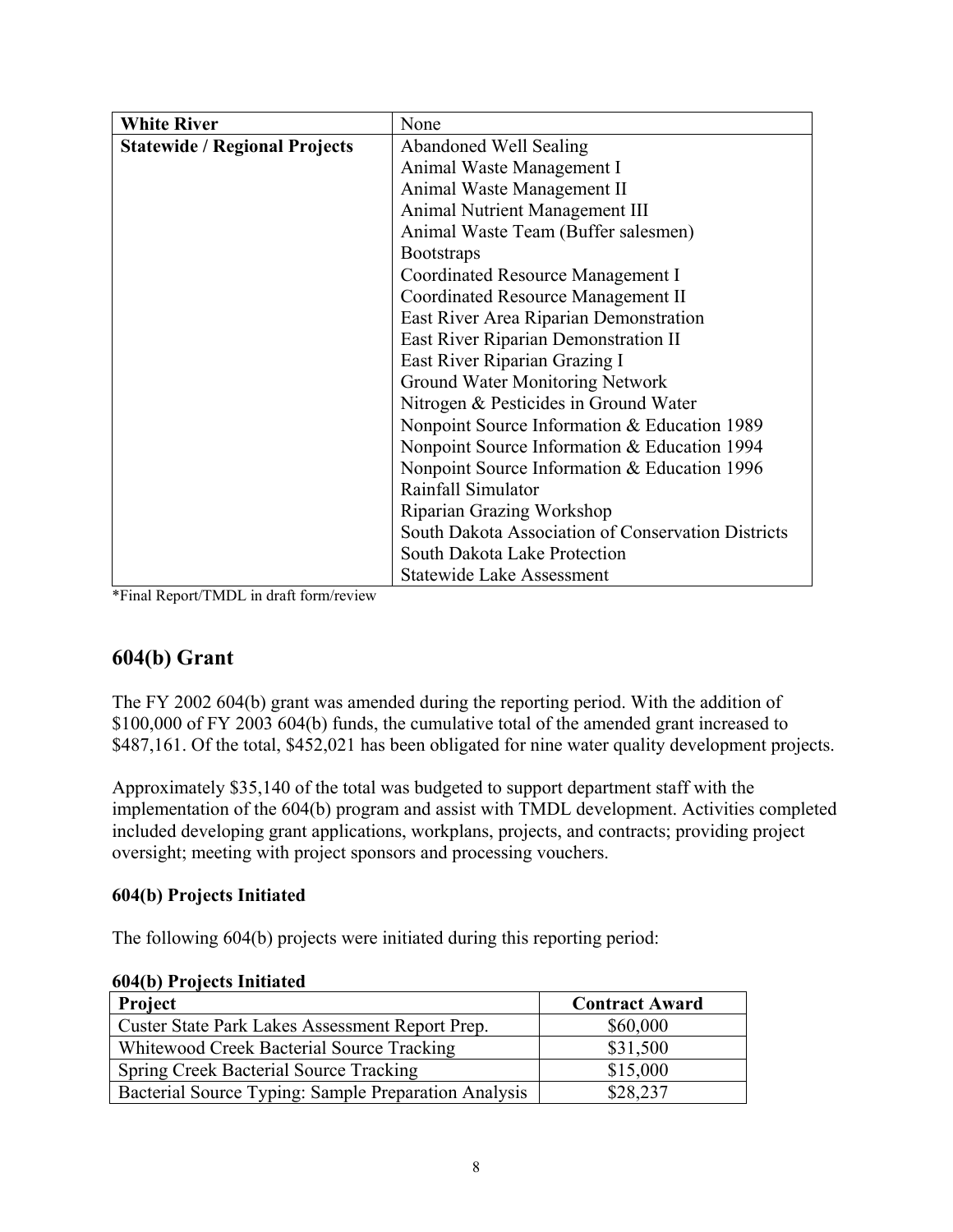### **Active 604(b) Projects**

The 604(b) projects listed in the table that follows were active during this reporting period:

### **Active 604(b) Projects**

| Project                                      | <b>Contract Award</b> |
|----------------------------------------------|-----------------------|
| Turkey Ridge Creek Watershed TMDL Assessment | \$105,000             |
| Digitize Soils Maps for South Dakota         | \$20,000              |
| Lower Big Sioux TMDL Assessment              | \$160,000             |
| Water Quality Database Management Support    | \$20,000              |
| Administration                               | \$35,140              |

#### **Closed 604(b) Projects**

The following 604(b) projects have been completed and are closed:

| 00 <del>1</del> (D) 1 Fojects Completed and Closed<br><b>River Basin</b> | Project                                                  |  |  |
|--------------------------------------------------------------------------|----------------------------------------------------------|--|--|
| <b>Bad River Basin</b>                                                   | <b>Bad River Phase IA</b>                                |  |  |
|                                                                          | <b>Bad River Phase IB</b>                                |  |  |
| <b>Belle Fourche River</b>                                               | Streambank Erosion Assessment-Upper Whitewood Creek      |  |  |
| <b>Basin</b>                                                             | Whitewood Creek Streambank Assessment Project            |  |  |
|                                                                          | Whitewood Creek Watershed Project Planning               |  |  |
| <b>Big Sioux River Basin</b>                                             | <b>Big Sioux Aquifer Protection Project</b>              |  |  |
|                                                                          | <b>Big Sioux Aquifer Study</b>                           |  |  |
|                                                                          | Big Sioux River Bank Stabilization Demonstration Project |  |  |
|                                                                          | Big Sioux River Riparian Assessment (Moody/Minnehaha)    |  |  |
|                                                                          | Blue Dog Lake/Enemy Swim Septic Leachate Survey          |  |  |
|                                                                          | Pelican Lake Control Structure Feasibility               |  |  |
|                                                                          | Lake Alvin/Nine Mile Creek TMDL                          |  |  |
|                                                                          | Lakes Herman, Madison, Brant Project Planning            |  |  |
|                                                                          | Lake Poinsett Project Planning and Design                |  |  |
|                                                                          | <b>Upper Big Sioux Watershed AGNPS</b>                   |  |  |
| <b>Cheyenne River Basin</b>                                              | Develop NPS BMPs Western Pennington Co. Drainage Dist.   |  |  |
|                                                                          | Galena Fire Project                                      |  |  |
|                                                                          | Rapid Creek and Aquifer Assessment Project               |  |  |
|                                                                          | Rapid Creek NPS Assessment Project                       |  |  |
|                                                                          | Rapid Creek Stormwater Impact Prioritization             |  |  |
| <b>Grand River Basin</b>                                                 | <b>Grand River Watershed TMDL</b>                        |  |  |
| <b>James River Basin</b>                                                 | <b>Broadland Creek Watershed Study</b>                   |  |  |
|                                                                          | Firesteel Creek/Lake Mitchell WQ Needs Assessment -      |  |  |
|                                                                          | <b>Landowner Survey</b>                                  |  |  |
|                                                                          | Lake Faulkton Assessment Project                         |  |  |
|                                                                          | Lake Louise Water Quality Monitoring                     |  |  |
|                                                                          | Mina Lake Water Quality Project                          |  |  |
|                                                                          | Ravine Lake Diagnostic/Feasibility Study                 |  |  |

**604(b) Projects Completed and Closed**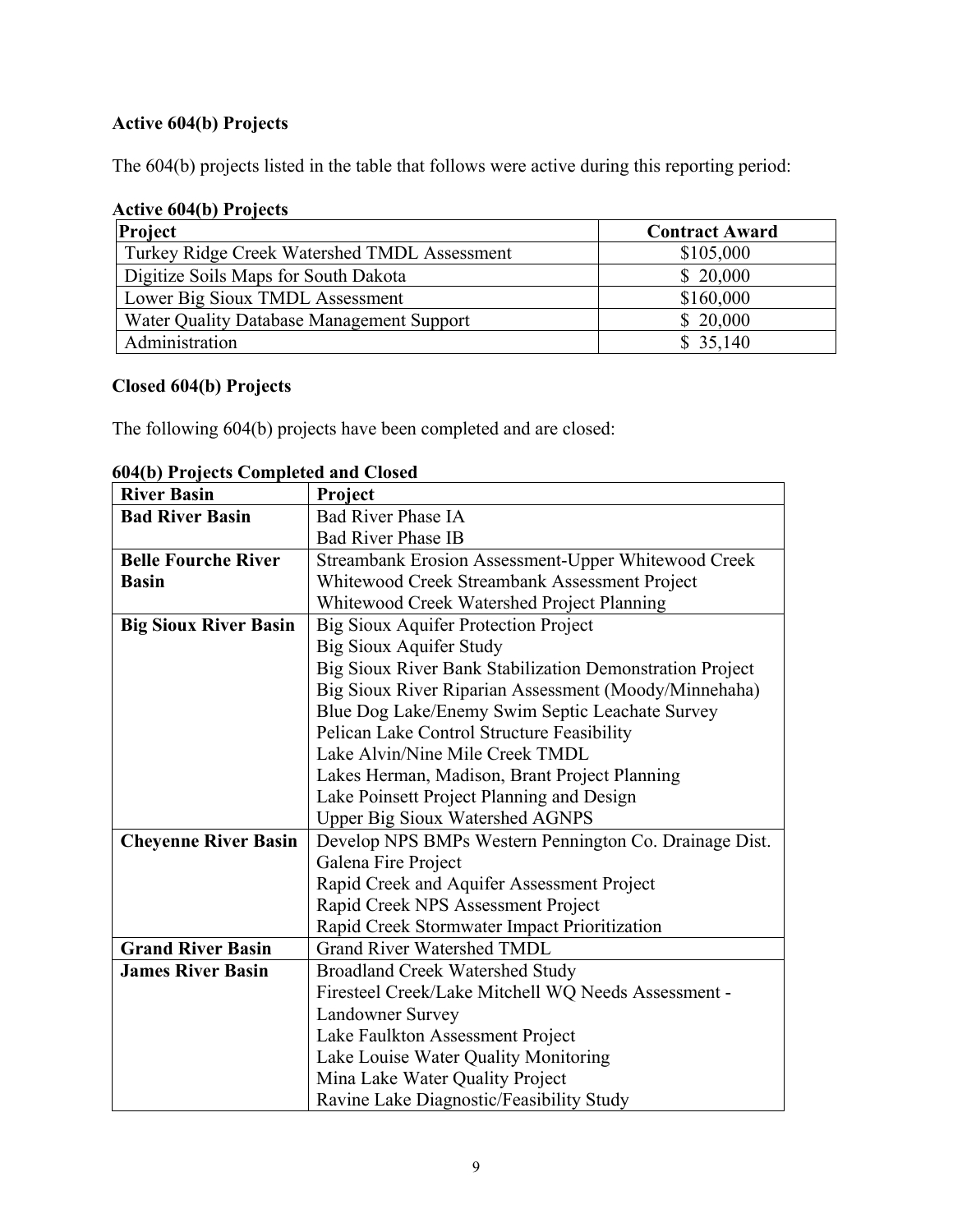|                             | Turtle Creek/Lake Redfield Landowner Survey                 |  |  |
|-----------------------------|-------------------------------------------------------------|--|--|
|                             | Wylie Pond/Moccasin Creek Watershed TMDL                    |  |  |
| <b>Minnesota River</b>      | Lake Cochrane/Oliver TMDL                                   |  |  |
| <b>Basin</b>                | Fish Lake Water Level and Quality Study                     |  |  |
|                             | Lake Hendricks Restoration Assessment                       |  |  |
|                             | Lake Traverse/Little Minnesota River Land Inventory         |  |  |
| <b>Missouri River Basin</b> | Burke Lake Diagnostic/Feasibility Study                     |  |  |
|                             | Lake Andes Watershed Treatment Project                      |  |  |
|                             | Platte Lake Planning                                        |  |  |
|                             | Randall RC&D Implementation Planning                        |  |  |
| <b>Vermillion River</b>     | Vermillion River Basin Watershed Planning                   |  |  |
| <b>Basin</b>                | West Yankton Sanitary Sewer Survey                          |  |  |
| <b>White River Basin</b>    | White River Preservation Project                            |  |  |
|                             | White River Watershed Data Collection Project               |  |  |
| <b>Statewide</b>            | <b>Chemical Containment</b>                                 |  |  |
|                             | Demonstrate Slash Pile Use Control Erosion on Fragile Soils |  |  |
|                             | <b>Detention Cell Demonstration Project</b>                 |  |  |
|                             | East River Riparian Demonstration Project                   |  |  |
|                             | Forestry BMP Pamphlet                                       |  |  |
|                             | Groundwater Protection Project                              |  |  |
|                             | Livestock Waste Management Handbook                         |  |  |
|                             | Local WQ Planning Through Hydrologic Unit Planning          |  |  |
|                             | Pesticide and Fertilizer Groundwater Study                  |  |  |
|                             | Pesticide and Nitrogen Program                              |  |  |
|                             | Riparian Area Forestry Project                              |  |  |
|                             | <b>Stockgrowers Speaker</b>                                 |  |  |
|                             | Water Quality Study of SD Glacial Lakes and Wetlands        |  |  |
|                             | Wetland Assessment for the Nonpoint Source Program          |  |  |
|                             | North Central RC&D HU Implementation                        |  |  |

### **Section 106 Grant**

The Water Resources Assistance Program provided financial assistance to 14 projects using Section 106 funds during FY 2003. Nine of the projects initiated or increased support for lakes, watershed, and TMDL assessments; five provided additional tools or information the department and its partners needed to more effectively develop, implement, and evaluate TMDLs. Projects awarded 106 Grant funds during the past year are listed in the following table.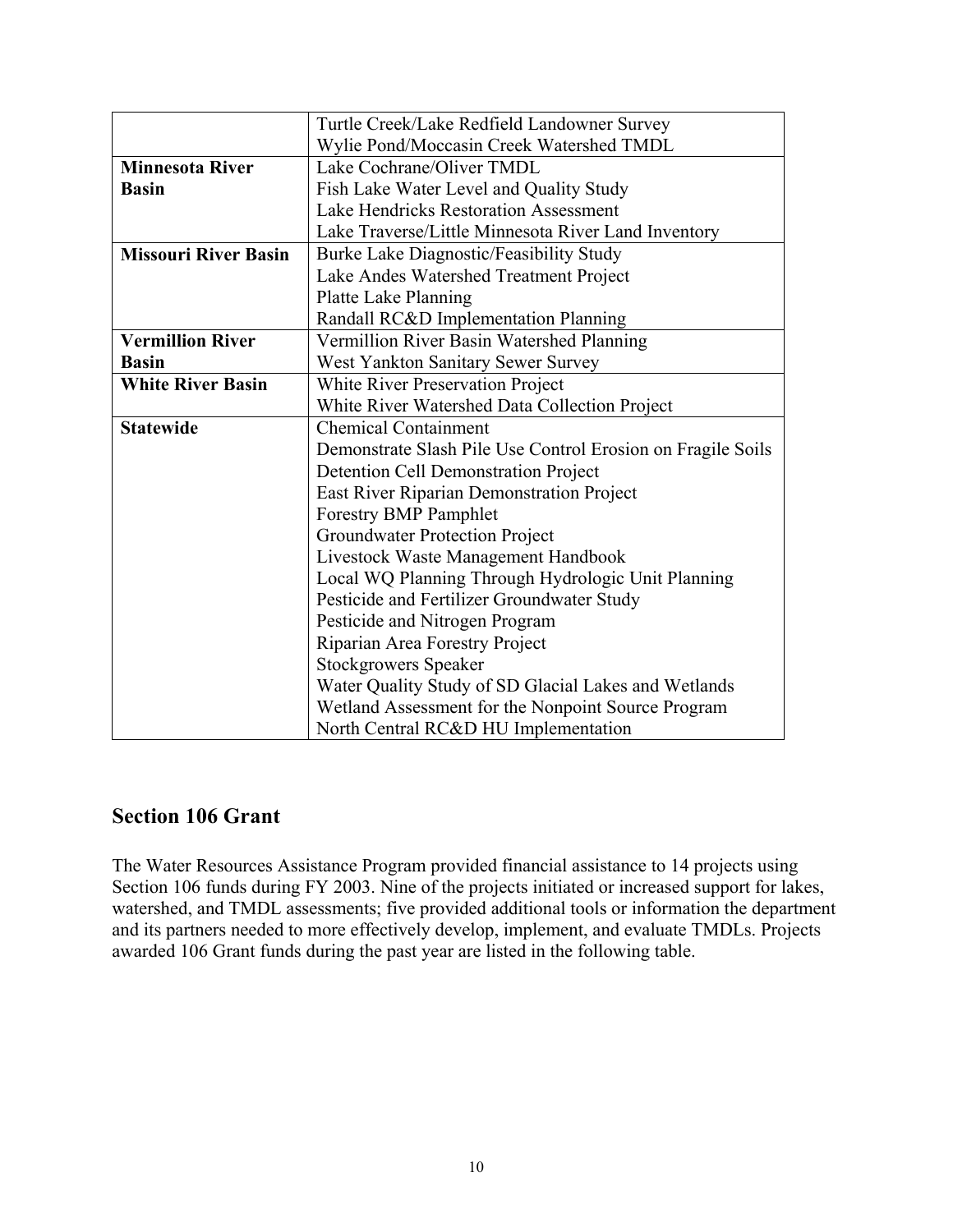#### **106 Grant Project Awards**

| Project                                                                     | <b>Grant Award</b> |
|-----------------------------------------------------------------------------|--------------------|
| 2002 - 2003 Statewide Lakes Assessment                                      | \$33,958.24        |
| Digital Line Graphs                                                         | \$65,000.00        |
| Digitized SD Soils Survey                                                   | \$130,000.00       |
| Fish Lake/Lake Alice Assessment                                             | \$5,414.23         |
| <b>Gauging Stations</b>                                                     | \$334,937.00       |
| Lake Hanson Assessment Project                                              | \$10,848.54        |
| Lewis and Clark Initial Watershed Assessment                                | \$273,500.00       |
| Purchase of Equipment for the Lower Big Sioux and the Spring Creek Projects | \$227.50           |
| <b>Remote Sensing</b>                                                       | \$140,164.00       |
| School/Bullhead Lake Assessment                                             | \$82,820.00        |
| Spring Creek Watershed Assessment                                           | \$79,762.23        |
| <b>Statistics Training Course</b>                                           | \$23,500.00        |
| <b>Upper Cheyenne River Watershed Assessment</b>                            | \$170,000.00       |
| <b>Upper Rapid Creek Watershed Assessment</b>                               | \$5,318.26         |
| Total                                                                       | \$1,355,450.00     |

## **EPA Consolidated Funding Process Grants Program**

Two DENR NPS project partnerships are being partially supported with financial assistance provided through the Region 8 Consolidated Funding Process:

- Lower Big Sioux River TMDL Project and
- SD Volunteer Water Quality Monitoring Program

The Lower Big Sioux TMDL Project has been awarded \$300,000 from the 104(b)(3) TMDL Program Funding pool (\$100,000 FY 2001 and \$200,000 FY 2002) to support an assessment of the Lower Big Sioux River watershed in partnership with the State of Iowa. Each state is responsible for funding and completing assessment activities in the segment of the watershed located in their respective state. Iowa received a similar grant from USEPA Region 7 for the project. The project workplan extends through FY2004.

The South Dakota Lakes and Streams Association was awarded \$15,000 from the FY 2003 Regional Geographic Information (RGI) pool to complete a project designed to increase participation in South Dakota Volunteer Monitoring Program related activities. The association was previously awarded a \$10,000 RGI Grant for stream monitoring in the Black Hills region of the state. See the Information and Education Section of this report for information about the volunteer monitoring network

### **Grants Reporting and Tracking System**

South Dakota enters information about 319(h) funded projects into the EPA Grants Reporting Tracking System (GRTS) database. The database contains detailed information about project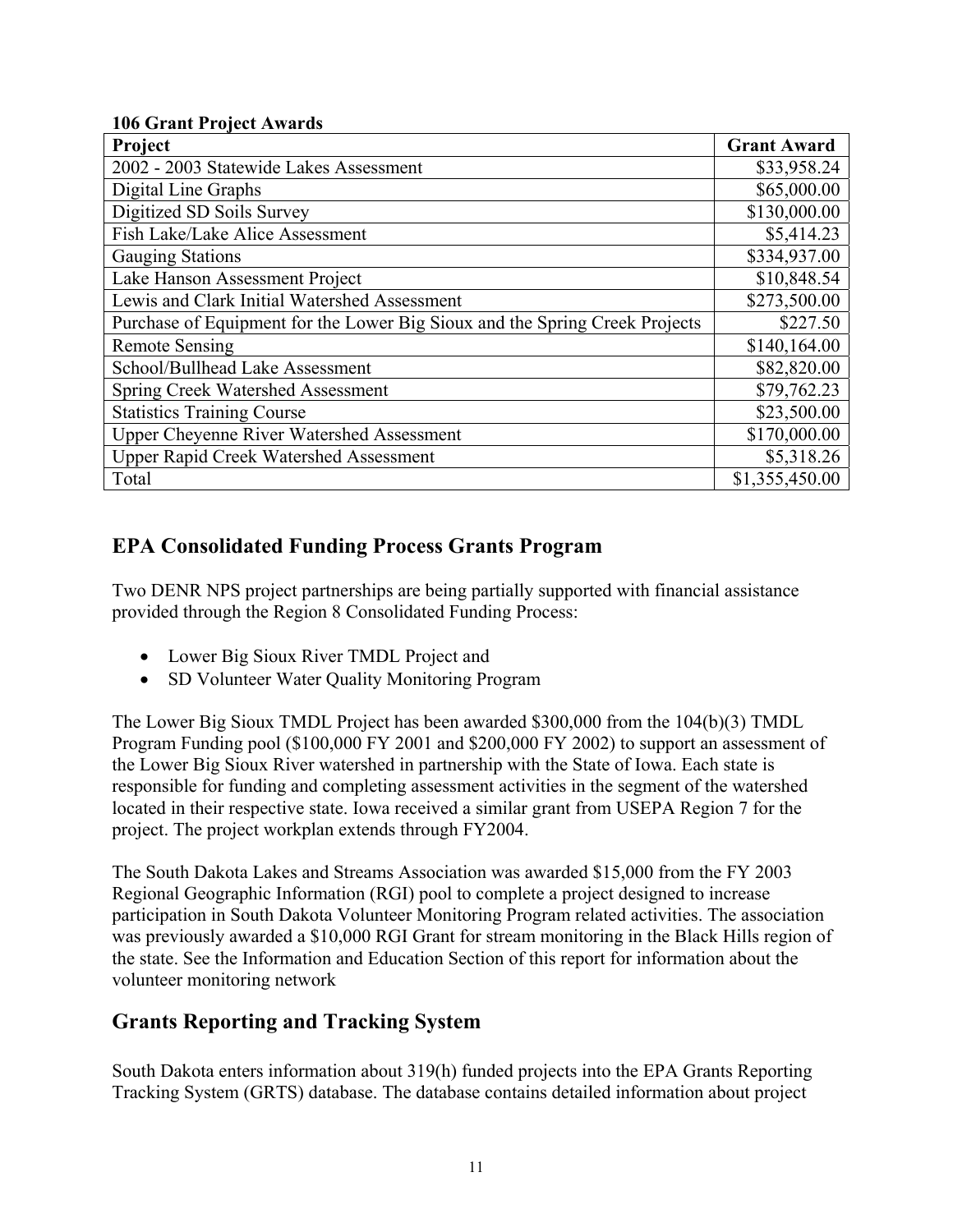funding, goals, and tasks. The department entered project evaluations for existing projects and mandated data for new projects funded during the year.

Project evaluation reports are entered twice each year. Mid-year evaluations are entered during April and May; year-end reports during October and November. The reports contain:

- summaries of project activities completed during the reporting period,
- cumulative summaries of accomplishments since the project was initiated, and
- a comparison of accomplishments relative to workplan milestones.

#### DENR is:

- current with mandated element and evaluation report requirements,
- reviewing entries for completed projects to determine final report entry status, and
- working with EPA to finalize the procedure for load reduction data entry.

To improve proficiency in meeting reporting requirements, the program staff person assigned responsibility for GRTS:

- attended the 2003 GRTS annual meeting,
- received onsite data entry training/assistance from EPA Region 8 GRTS staff,
- presented training to South Dakota project coordinators and department staff at the 2003 North Dakota – South Dakota NPS Coordinator's Training workshop, and
- participated in development of the evaluation, project implementation plan (PIP) Mandated Elements and PIP Detailed Summary templates, and
- worked with North Dakota NPS Program and EPA headquarters staff to modify the watershed stream reach index procedure used to better facilitate entry of load reduction data for North and South Dakota.

For more information about the GRTS system, contact DENR.

## **Staff & Support**

During the reporting period, the Watershed Protection Program was authorized 15.5 full time equivalents. Included in the number were thirteen environmental scientists, a natural resources engineer, a secretary and a half time office administrator. Two of the scientist positions were vacant during a significant portion of the year. One of the positions is being changed to a natural resources engineer. Both are expected to be filled before May 2004. Visit the Watershed Protection web page for contact information and areas of program responsibility:

http://www.state.sd.us/denr/DFTA/WatershedProtection/staff.htm

Program staff also had access to the services of other Division of Financial and Technical Assistance and department media program staff as needed to carry out the mission of the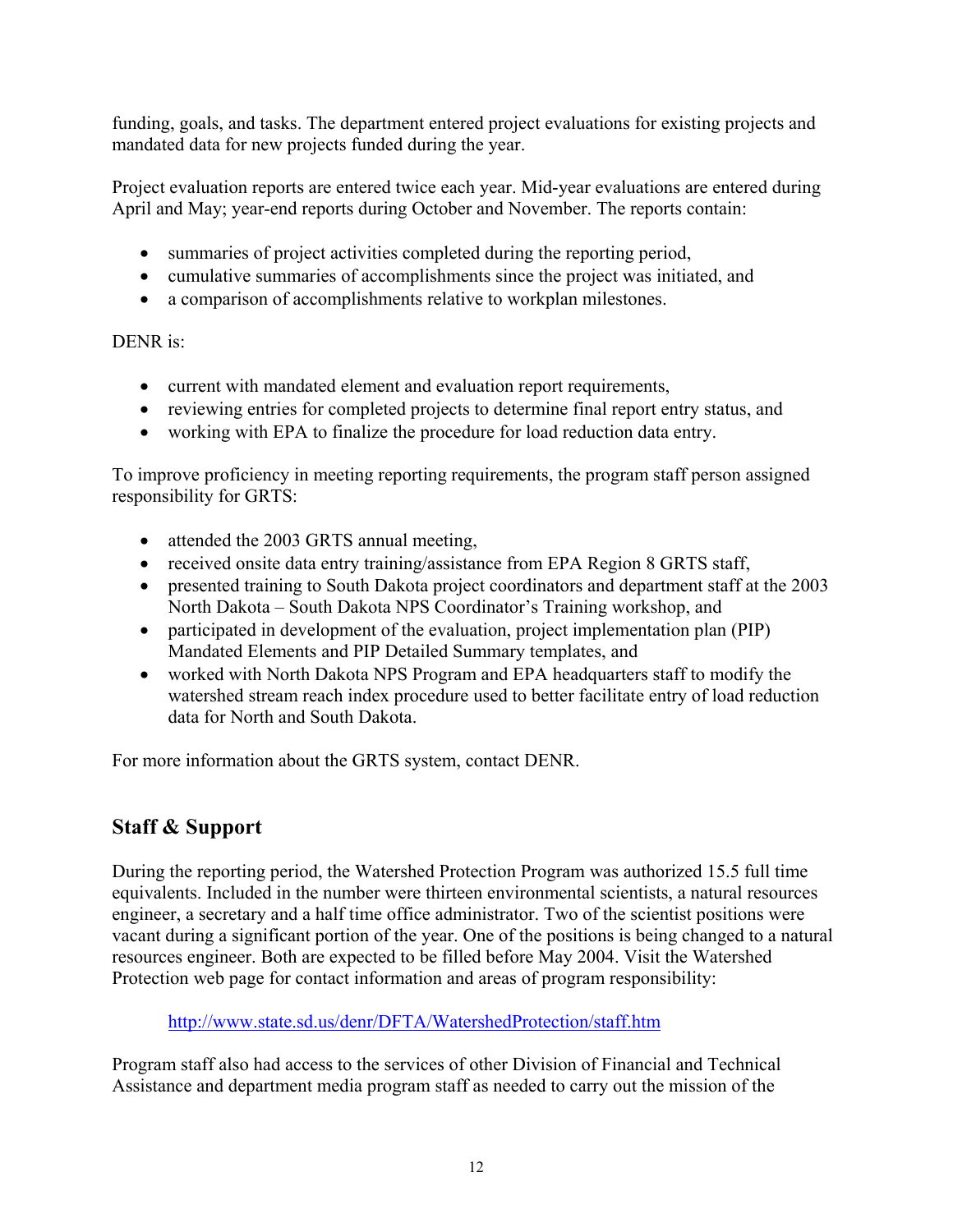Watershed Protection Program. In addition, the services of an environmental consultant were used to increase the program's technical assistance deliver capacity.

Watershed Protection Program staffing plan goals are:

- provide sufficient administrative and financial support for the watershed/nonpoint source pollution control program to create and maintain functional, well-managed projects, and sustain an effective statewide program,
- develop and conduct watershed and site-specific assessments in priority areas for the preparation and implementation of TMDLs,
- provide sufficient technical support for the watershed/nonpoint source pollution control program to create and maintain effective projects using state-of-the-art science and engineering,
- provide staff to implement the information and education work plan and activities, and provide general information and education support to the program and project sponsors, and
- facilitate partnering and coordination among agencies and project sponsors in the development and implementation of nonpoint source pollution control projects.

Detailed information about the goals is available in the program staff & support work plan.

During this reporting period, the program staff maintained close working relationships with several stakeholder groups and agencies. Staff routinely attended meetings of the SD Association of Conservation Districts Board of Directors, SD Board of Water and Natural Resources, SD Conservation Commission, USDA Technical Committee, SD Nonpoint Source Task Force and local conservation districts that were sponsors of or were considering sponsoring nonpoint source control projects. Staff also routinely met with agency staff from the US Army Corps of Engineers, Natural Resources Conservation Service, US Forest Service, Environmental Protection Agency, US Bureau of Reclamation, SD Department of Game, Fish and Parks, SD Department of Agriculture, and many other state agencies, local governmental units, universities, agricultural producer groups, and industry and environmental interest organizations.

Project staff provided funded projects with technical assistance and project oversight through onsite and electronic means during the year. They also assisted prospective project partners with preparation of project proposals and implementation plans. See previous sections of this report for projects assisted/developed. In administering the projects developed/assisted, program staff:

- initiated 25 contracts obligating \$5,299,490.57 and processed 285 payment requests totaling \$3,101,361.32 in federal funds from all sources, and
- processed 52 payment requests totaling \$337,295.83 in state funds.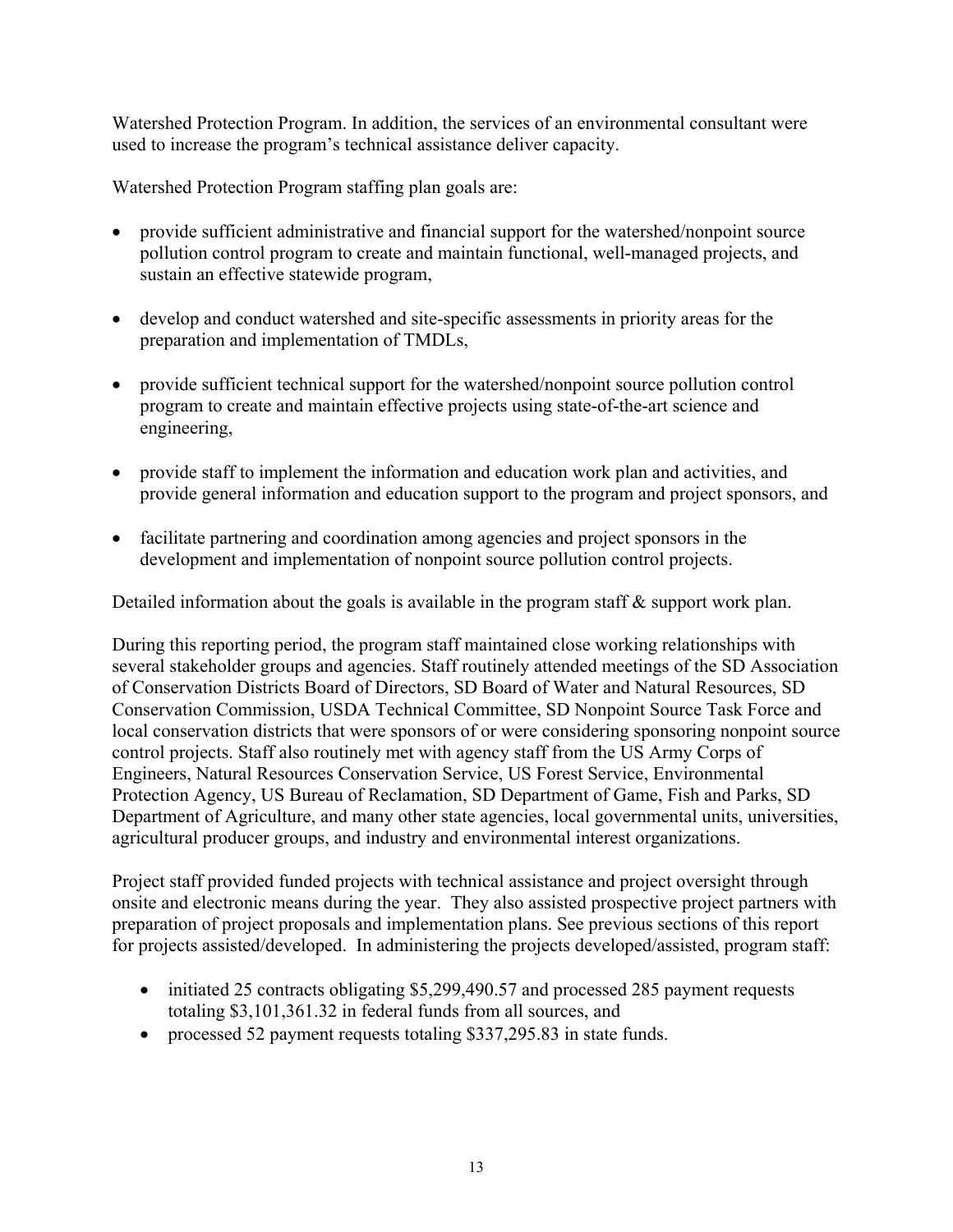## **Training**

Training was provided for department program staff, local project staff and volunteer water quality monitors. The training provided for each group is described below.

### Watershed Project Staff

Two types of training are provided for local project personnel:

- 1. onsite and
- 2. workshops

At the beginning of each project, NPS staff provides onsite project management training for the coordinator and other staff hired by the project sponsor. Topics covered typically include:

- review of the project implementation plan,
- record keeping,
- financial management,
- match documentation,
- reporting requirements,
- EPA and DENR NPS Program guidance and policies, and
- how to access financial and technical assistance from other project partners and stakeholders.

During the onsite training, the coordinator and other project staff are provided with a copy of the *Watershed Project Guide for State Consolidated and EPA 319 Watershed Implementation Project Packet*. The packet contains detailed information about the topics listed above and examples of the forms and procedures used in managing the project. Additional onsite training is provided as needed throughout the duration of the project.

Additional specialized training is provided to project staff involved with monitoring and assessment activities. The training includes:

- water quality sample and data collection to include a review of quality assurance procedures, and
- Annualized Agricultural Nonpoint Source Pollution Model (AnnAGNPS) data collection and use.

Water quality sample collection training is provided both onsite and during an annual water quality training workshop that is conducted prior to the spring runoff period. Approximately 25 local project coordinators and technicians and five DENR program staff members attended the FY 2003 workshop.

A joint North Dakota /South Dakota project management and information exchange workshop was conducted during February 2003. The two states rotate hosting the workshop which was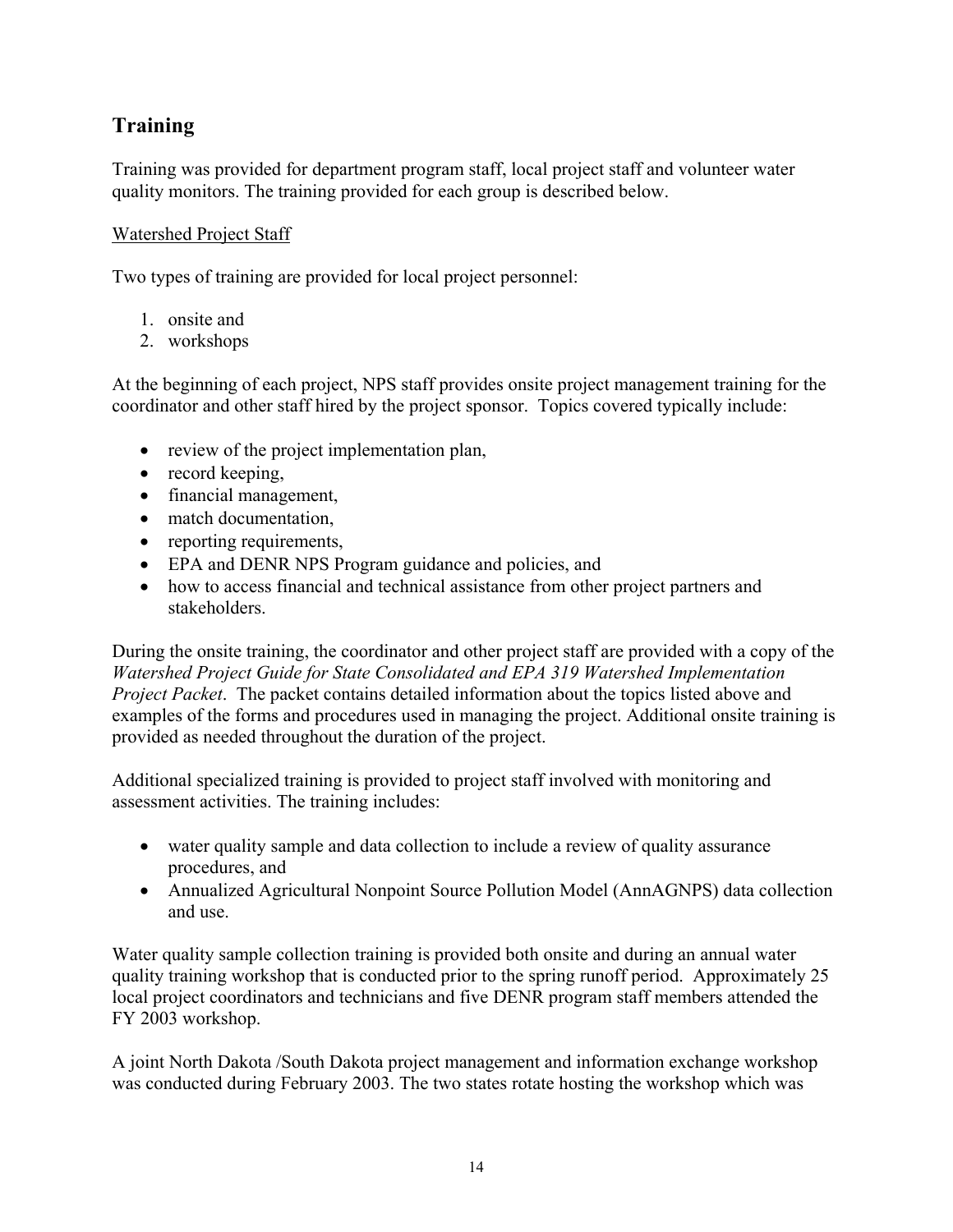initiated during 2000. Seventy-five project and project partner staff persons from the two states attended the 2003 workshop (45 project, 25 agency, 4 conservation district, and 1 producer).

#### Volunteer Water Quality Monitors

Water quality sample collection training is provided for volunteer water quality monitors through a partnership with the South Dakota Volunteer Water Quality Monitoring Network managed by the South Dakota Association of Lakes and Streams with support from DENR. Three workshops were held during FY 2003. See the information and education section of this report, the DENR NPS I  $& E - 98$  Project entry in GRTS or visit the following web site for additional information.

#### http://www.sdlakesandstreams.com/citizen\_monitoring\_program.htm

#### Department Program Staff

Specialized training in the selection and use of statistics to analyze water quality data was provided to DENR Watershed Protection assessment staff during FY 2003. The training was also attended by two local project coordinators and DENR Surface Water Program staff members.

## **Project Guidance & Oversight**

DENR staff works closely with project sponsors during all phases of project development, implementation and evaluation. Assistance is provided using a combination of onsite visits, electronic communication, and publications. The primary publication used is the department's *Watershed Project Guide for State Consolidated and EPA 319 Watershed Implementation Project Packet.* The packet contains program guidance/requirement, financial management, and reporting information. Project coordinators were provided copy of the manual at the joint North Dakota/South Dakota Project Coordinator's training session held during February 2003 in Aberdeen. New coordinators are provided with a copy during onsite orientation visits from assigned DENR project officers.

EPA and DENR staff visited selected projects jointly during this reporting period. During FY 2003, joint project visits were made to the:

- Blair Managed Grazing Demonstration Site funded by the SD Grasslands Management and Planning Project,
- Belle Fourche River Watershed Assessment Project,
- Blue Dog and Enemy Swim Lakes Projects,
- Upper Rapid Creek Assessment Project, and
- Spring Creek Assessment Project.

### **Information and Education**

The South Dakota NPS Information and Education (I& E) Program has been operational for nearly 12 years. Since its inception, the program has relied primarily on community based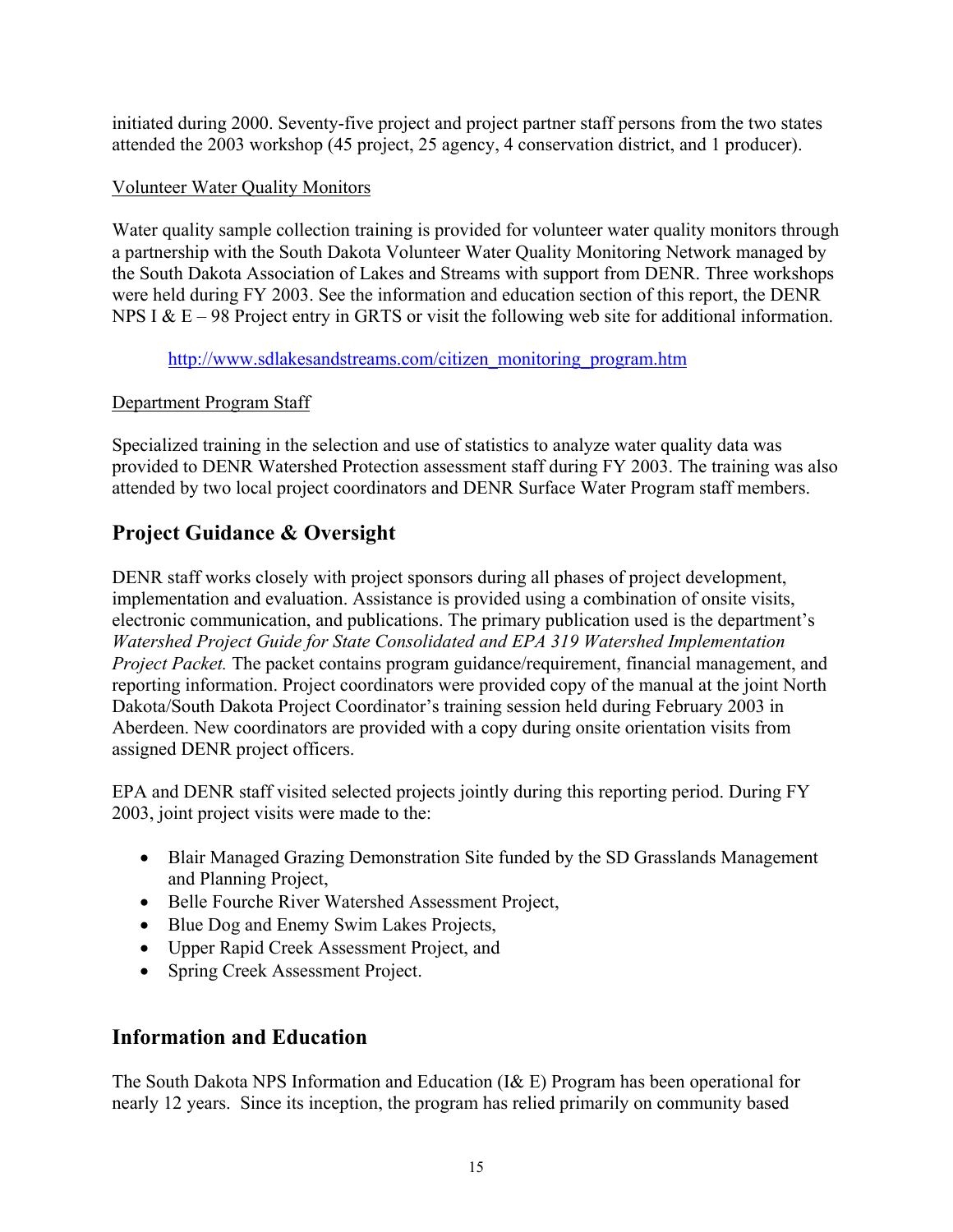partnerships to deliver NPS information and action opportunities to the state's residents. This approach has resulted in an outreach and information transfer mechanism that:

- is consistent with the Clean Water Action Plan,
- addresses priorities identified in the South Dakota EPA Performance Partnership Agreement,
- enjoys broad-based support from agricultural and environmental groups and governmental agencies, and
- is holistic and sustainable.

The DENR NPS Information and Education Program is implemented through the department's Water Resources Assistance Program.

Activities selected for completion through the I  $&$  E program are:

- based on local, state, and national priorities;
- chosen to complement actions being completed by other resource management groups and agencies;
- designed to effectively reach an identified target audience; and
- part of a statewide NPS I  $& E$  Strategy adopted by the South Dakota Nonpoint Source Task Force.

The NPS priority areas addressed by the strategy are:

- animal feeding operations (AFO/CAFO),
- nutrient management, and
- TMDLs

The Water Resources Assistance Program has maintained a web site since 1998. The web site provides ready access to water resources information and opportunities for involvement. To access the site visit:

#### http://www.state.sd.us/denr/DFTA/WRAP

Nonpoint source information, reports, and opportunities for involvement are located within the web site. Visit:

#### http://www.state.sd.us/denr/DFTA/WatershedProtection/wpprg.htm

Selected NPS I & E activities initiated, in progress, or completed during FY 2003 follows. A comprehensive summary of the state's NPS I & E outreach activities is located in Appendix A of this report. Many of the products that resulted from the activities are available by visiting the Watershed Protection web sites referenced previously or those shown in Appendix A.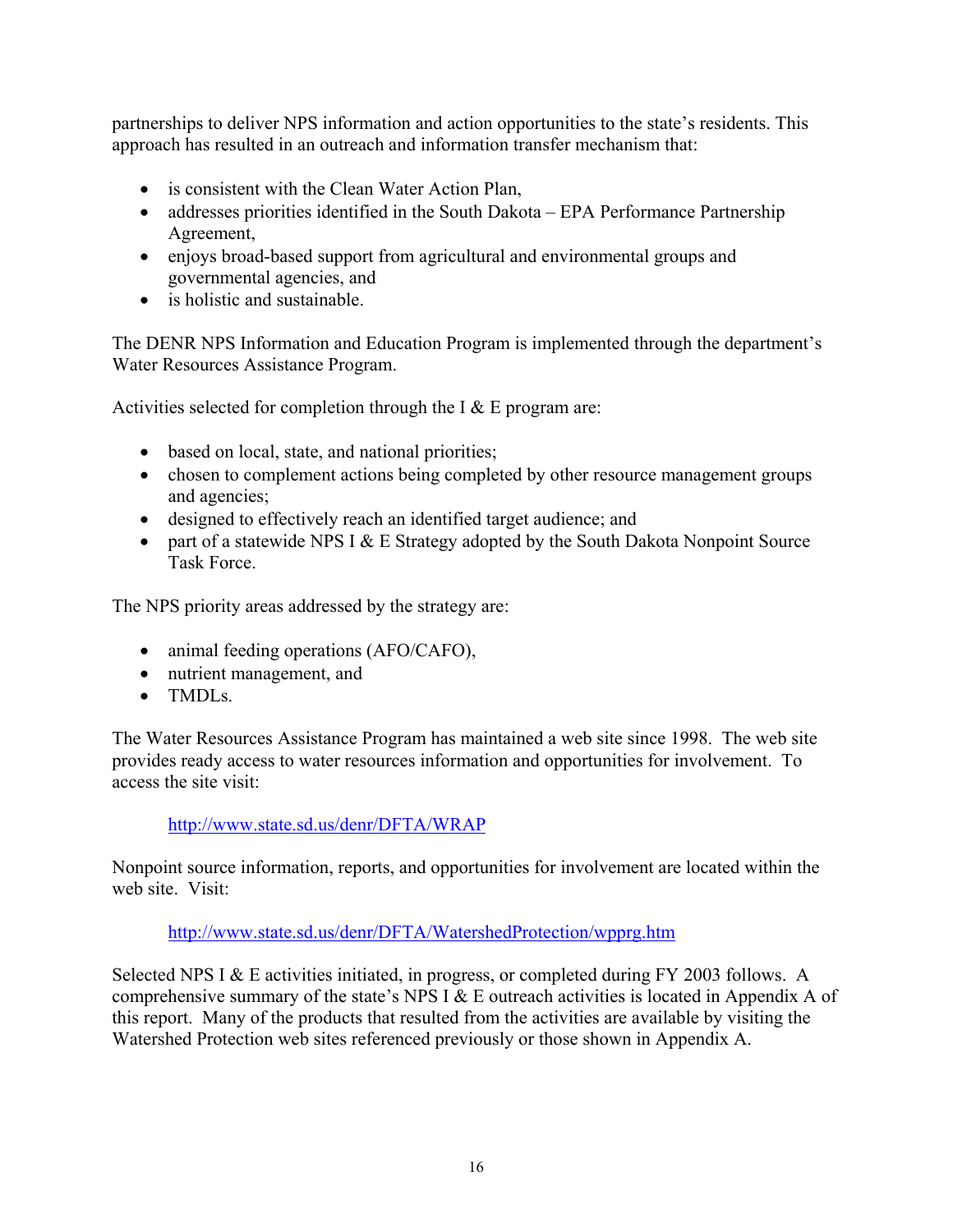| <b>Activity/Product</b>                                 | <b>Target Audience</b>                                                   | <b>Priority Areas</b>                           | <b>Comments</b>                                                                                                                                                                                                                                                                                                                                                            |
|---------------------------------------------------------|--------------------------------------------------------------------------|-------------------------------------------------|----------------------------------------------------------------------------------------------------------------------------------------------------------------------------------------------------------------------------------------------------------------------------------------------------------------------------------------------------------------------------|
| Managed Grazing School                                  | Farmer's/Ranchers<br><b>Resource Managers</b>                            | AFO/CAFO<br>Nutrient Management<br><b>TMDLs</b> | The first annual SD<br>Managed Grazing School<br>was planned and<br>conducted under the<br>cooperative leadership of<br>the SD Grassland<br>Coalition and South<br>Dakota State University.<br>Thirty-four ranchers and<br>resource managers<br>attended the 2 1/2 day<br>school. The curriculum<br>included both classroom<br>and field exercises.                        |
| Storm Water BMP<br>Workshop                             | Construction Industry<br>Municipal and Agency<br>Staff                   | <b>TMDLs</b><br>Nutrient Management             | Four one-day storm water<br>P2 plan development and<br>implementation<br>workshops were planned<br>and conducted in<br>cooperation with DENR's<br>P2 and Surface Water<br>Programs and the Assoc,<br>General Contractors of<br>SD. Over 180 industry and<br>resource management<br>professionals attended the<br>workshops.                                                |
| Electronic Soil and<br>Manure Test Results<br>Reporting | <b>Livestock Producers</b><br>Crop Producers<br><b>Resource Managers</b> | AFO/CAFO<br>Nutrient Management<br><b>TMDLs</b> | Assistance was provided<br>to South Dakota State<br>University for the<br>development of online soil<br>and manure test results<br>reporting capabilities to<br>decrease delivery of test<br>results and create a data<br>base that will provide<br>resource managers with an<br>additional management<br>tool.                                                            |
| Volunteer Watershed<br>Activities                       | General Urban/Rural                                                      | <b>TMDL</b>                                     | Assistance is provided to<br>the SD Lakes and Streams<br>Assoc. for development of<br>a sustainable SD volunteer<br>water quality network.<br>During 2003, 35 trained<br>volunteer monitors<br>collected 77 water quality<br>samples from 15 lakes and<br>5 streams/rivers. Other<br>volunteer activities<br>included storm drain<br>stenciling and shoreline<br>cleanups. |

### **Selected FY 2002 SD NPS Information and Education Activities and Products.**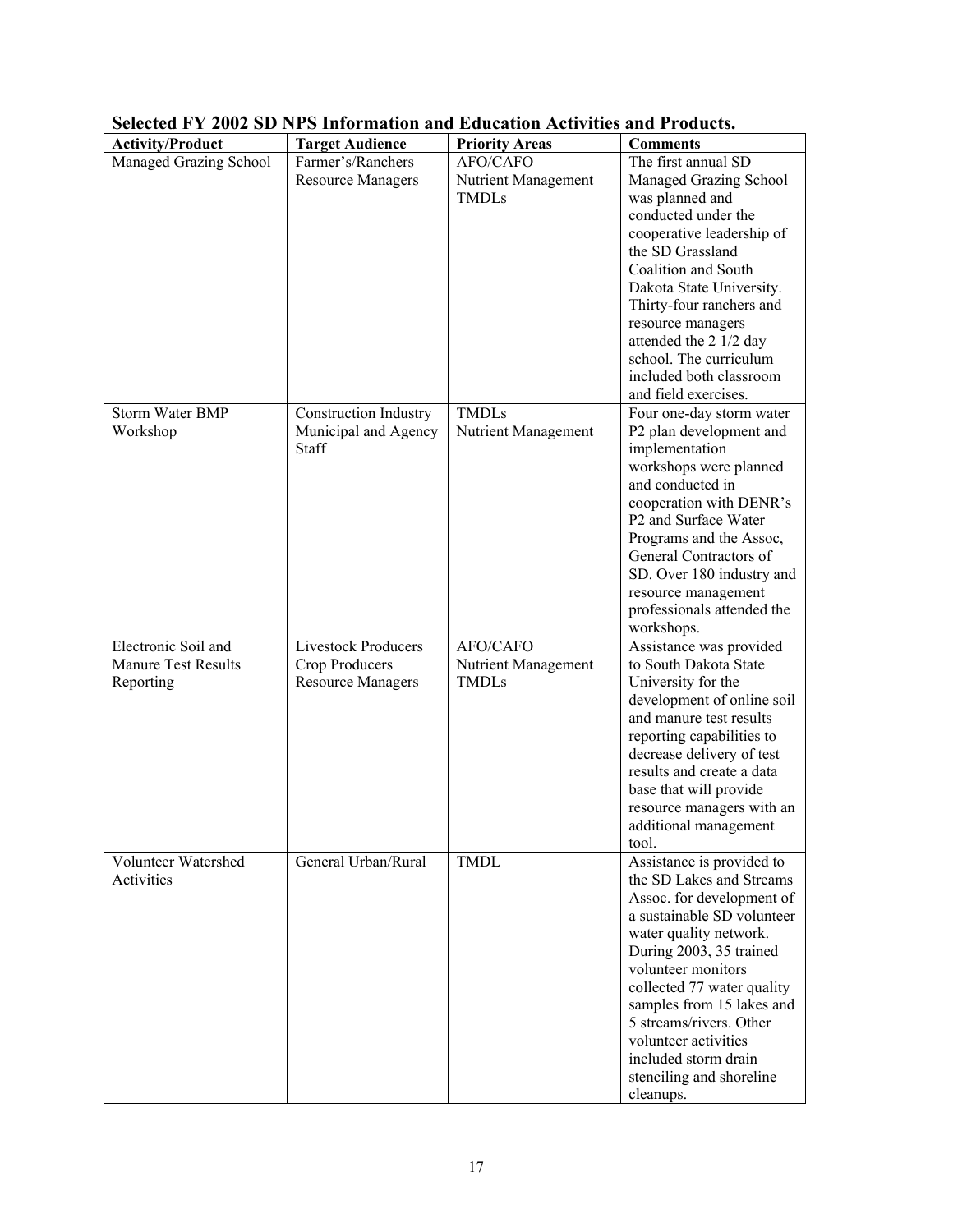| Exhibits<br>Managing Manure<br>for Profit and the<br>Environment | <b>Livestock Producers</b><br>General Agriculture      | AFO/CAFO<br>Nutrient Management                 | Segments of the exhibits<br>developed for DakotaFest<br>$1999 - 2001$ , used as the<br>unifying event for an<br>interagency/industry<br>partnership formed to<br>implement the "Managing<br>Manure for Profit & the<br>Environment outreach<br>strategy, continue to be<br>used by project partners at<br>ag commodity group<br>meetings, fairs,<br>conventions, and<br>expositions.                         |
|------------------------------------------------------------------|--------------------------------------------------------|-------------------------------------------------|--------------------------------------------------------------------------------------------------------------------------------------------------------------------------------------------------------------------------------------------------------------------------------------------------------------------------------------------------------------------------------------------------------------|
| <b>Environmental Careers</b>                                     | Students                                               | General Environmental                           | A display focusing on<br>career opportunities with<br>DENR and especially the<br>NPS Program was set-up<br>at three college career<br>fairs. More than 1,500<br>students attended the<br>events                                                                                                                                                                                                              |
| Healing of Nations                                               | General Urban and<br>Rural                             | AFO/CAFO<br>Nutrient Management<br><b>TMDLs</b> | The conference provided<br>tribal, local, state and<br>federal leaders and others<br>with an opportunity to<br>explore opportunities to<br>work cooperatively toward<br>common goals. The<br>display provided<br>information about<br>assistance opportunities<br>available through DENR.<br>Approximately 100 of the<br>more than 600 individuals<br>who attended the<br>conference visited the<br>display. |
| <b>BMP</b> Demonstration<br><b>Managed Grazing</b>               | <b>Livestock Producers</b><br><b>Resource Managers</b> | Nutrient Management<br><b>TMDLs</b>             | Nearly 275 producers,<br>agency and ag industry<br>personnel attended field<br>days held at the Grassland<br>Management and Planning<br>Project demonstration<br>sites during 2003. Articles<br>about the project and sites<br>were published in more<br>than 20 newspapers with a<br>total circulation of more<br>than 93,000. The project<br>web site, which has<br>summaries about the                    |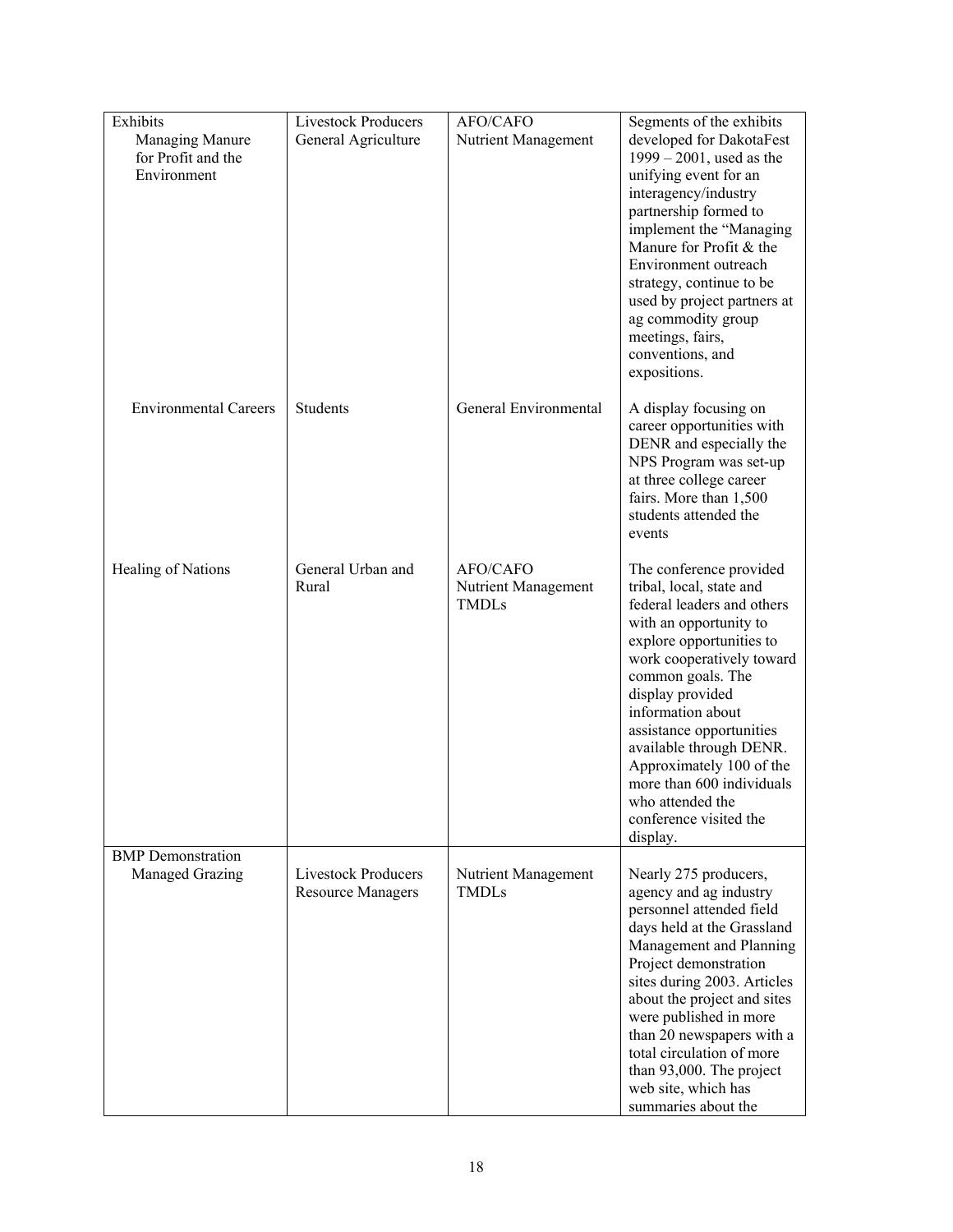| <b>BMP</b> Demonstration              |                                                    |                                                 | lessons learned at the                                                                                                                                                                                                                                                                                                                                                                                                                                                                                                                                                                                                                                                                                  |
|---------------------------------------|----------------------------------------------------|-------------------------------------------------|---------------------------------------------------------------------------------------------------------------------------------------------------------------------------------------------------------------------------------------------------------------------------------------------------------------------------------------------------------------------------------------------------------------------------------------------------------------------------------------------------------------------------------------------------------------------------------------------------------------------------------------------------------------------------------------------------------|
| <b>Managed Grazing</b><br>(Continued) |                                                    |                                                 | sites, has been visited<br>more than 25,000 times                                                                                                                                                                                                                                                                                                                                                                                                                                                                                                                                                                                                                                                       |
| Publications                          |                                                    |                                                 |                                                                                                                                                                                                                                                                                                                                                                                                                                                                                                                                                                                                                                                                                                         |
| <b>SD Forest BMP</b><br>Manual        | Timber Industry<br><b>Resource Managers</b>        | Nutrient Management<br><b>TMDLs</b>             | Revision of the SD forest<br>(Silviculture) BMP<br>Manual developed during<br>1994 is in progress. The<br>revision incorporates<br>recommendations<br>developed following a<br>timber harvest BMP audit<br>completed during 2001.<br>Printing is scheduled for<br>fall 2003. Initial<br>distribution will take place<br>during forest BMP<br>workshops planned for<br>fall/winter 2003 in<br>cooperation with the<br>DENR P2 Program and<br>the timber industry.                                                                                                                                                                                                                                        |
| Manure As a Resource                  | <b>Livestock Producers</b><br>General Public/Urban | AFO/CAFO<br>Nutrient Management<br><b>TMDLs</b> | Production of a series of<br>five Manure as a Resource<br>publications is in progress<br>through an<br>interagency/livestock<br>industry partnership.<br>Primary distribution is<br>through local extension<br>and conservation offices<br>and the DENR web site.<br>Titles in the series and<br>production status are:<br>Straight Talk on Manure -<br>Published 2000. In third<br>printing. Nearly 15,000<br>copies distributed.<br><b>Calibrating Manure</b><br>Spreader Application<br>Rates - Printed 2002.<br>Approximately 7,500<br>copies distributed.<br>Sampling Manure for<br>Nutrient Analysis -<br>Printed 2002.<br>Approximately 7,500<br>copies distributed.<br>Using the Results from a |
|                                       |                                                    |                                                 | Manure Analysis - Printed                                                                                                                                                                                                                                                                                                                                                                                                                                                                                                                                                                                                                                                                               |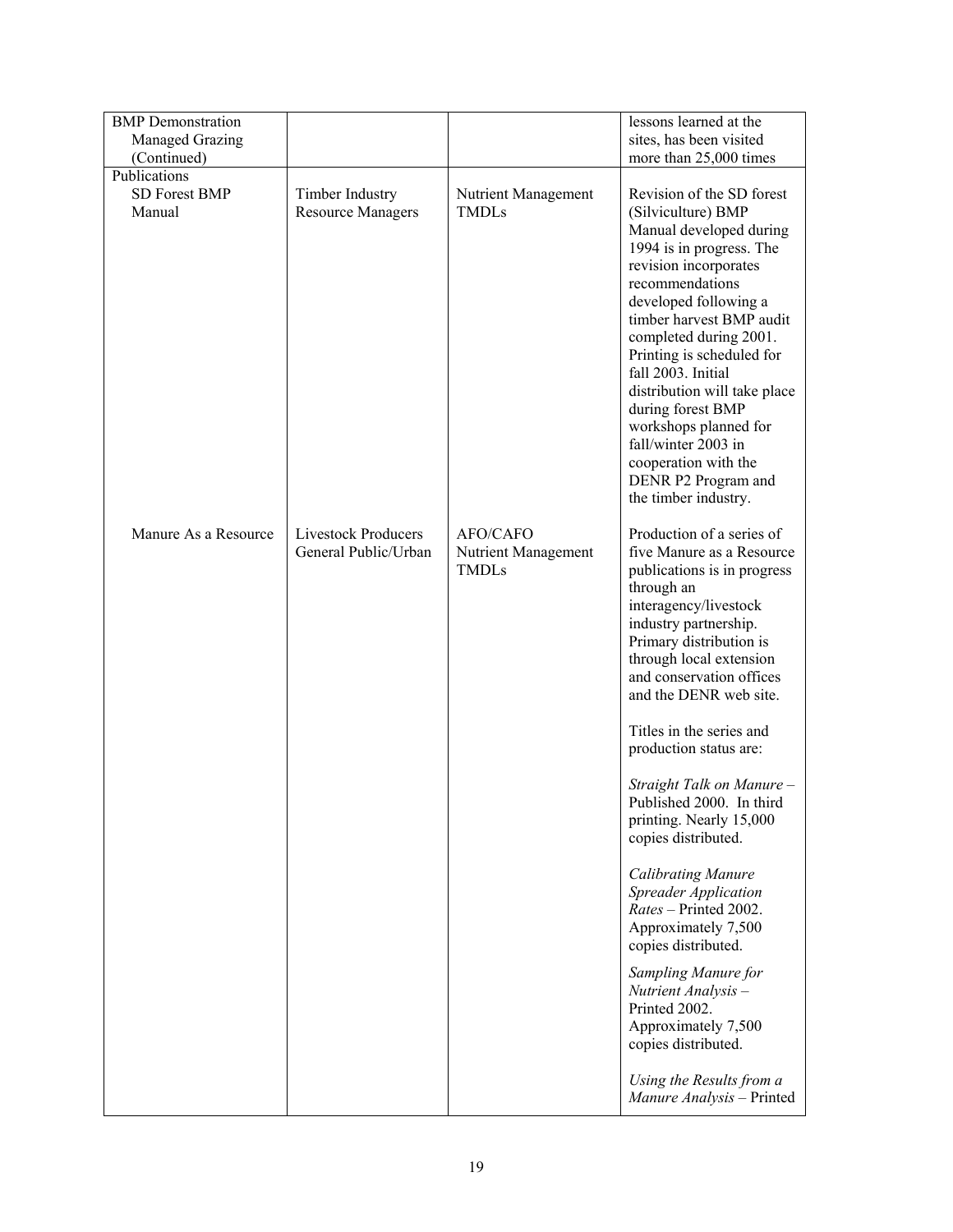| Publications                                       |                                                |                                        | 2003. Approximately                             |
|----------------------------------------------------|------------------------------------------------|----------------------------------------|-------------------------------------------------|
| Manure As a Resource                               |                                                |                                        | 7,500 copies distributed.                       |
| (Continued)                                        |                                                |                                        | Developing a                                    |
|                                                    |                                                |                                        | Comprehensive Nutrient                          |
|                                                    |                                                |                                        | Management Plan-                                |
|                                                    |                                                |                                        | Outlined. Print 2004.                           |
|                                                    |                                                |                                        |                                                 |
| SD NPS Project Funding<br>and Technical Assistance | Project Sponsors/<br><b>Stakeholder Groups</b> | <b>AFO/CAFO</b><br>Nutrient Management | The manual will provide<br>project sponsors and |
| Manual                                             |                                                | <b>TMDLs</b>                           | stakeholders with                               |
|                                                    |                                                |                                        | information about                               |
|                                                    |                                                |                                        | financial and technical                         |
|                                                    |                                                |                                        | assistance available to                         |
|                                                    |                                                |                                        | plan and implement NPS                          |
|                                                    |                                                |                                        | projects. Printing is                           |
|                                                    |                                                |                                        | scheduled for winter 2004                       |

## **Financial and Technical Assistance Provided by Project Partners**

While financial and technical assistance received from the Environmental Protection Agency provides the base for the South Dakota NPS Program, the resources available from several public and private program partners are also integral components of many program activities. Selected program partnerships active during the past year are summarized below. For additional information about these and other program partnerships available in South Dakota please consult the *South Dakota Watershed Project Funding and Technical Assistance Guide.* 

#### **USDA Natural Resources Conservation Service and Farm Service Agency**

The USDA Natural Resources Conservation Service (NRCS) and Farm Service Agency is an active project partner in all phases of the NPS Program. Program assistance provided includes:

- technical assistance for planning and implementing watershed projects,
- financial assistance for BMP implementation,
- training opportunities for program and project staff, and
- staff for the SD Animal Waste Management Team

In addition to providing financial and technical assistance, during FY 2003 NRCS and NPS program staff worked cooperatively in the:

- development of criteria for evaluating and ranking applications for farm program cost share assistance through state technical committee work groups,
- planning and management of managed grazing demonstration sites, and
- production of manure management educational materials.

Financial assistance for NPS related activities provided by several NRCS administered programs during FY 2003 is shown in the table that follows.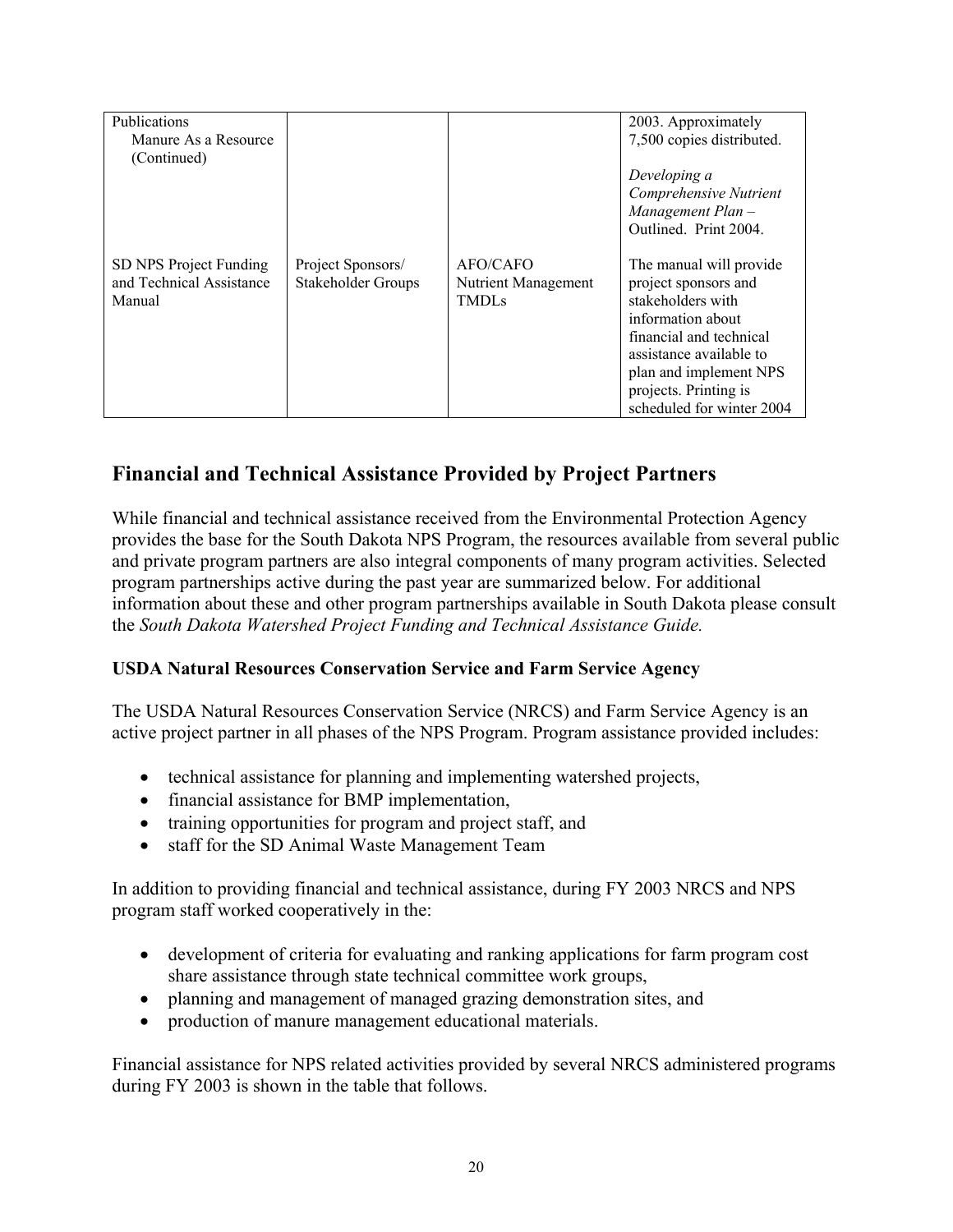| Program                                        | # Applications Funded | Acres           | Funding (\$) |
|------------------------------------------------|-----------------------|-----------------|--------------|
| <b>Environmental Quality Incentives (EQIP)</b> | 314                   | NA <sup>T</sup> | 10,850,785   |
| Ground and Surface Water Conservation (GSWC)   | 36                    | 7,629           | 448,195      |
| Wildlife Habitat Incentives Program (WHIP)     | 39                    | 6,048           | 378,318      |
| Wetland Reserve Program (WRP)                  | 12                    | 1,267           | 1,001,603    |
| Grasslands Reserve Program (GRP)               | 10                    | 17,986          | 1,694,216    |
| Conservation Reserve Program (CRP)             | 334                   | $29,628^2$      | NA           |

## **NPS Related Activities Funded in SD During FY 2003 by NRCS Administered Programs**

1 - See next table for conservation practices funded.

2 – Current CRP Acres = 1,440,300

#### **Conservation Practices Funded by EQIP**

| <b>Conservation Practice</b>                            | <b>Extent</b>  | Unit   | Cost-Share(\$) |
|---------------------------------------------------------|----------------|--------|----------------|
| Waste Storage Facility $(313)^1$                        | 21             | Number | 1,494,960      |
| Brush Management (314)                                  | 600            | Acres  | 2,400          |
| Conservation Cover (327                                 | 72.5           | Acres  | 6,960          |
| Critical Area Planting (342)                            | 312.2          | Acres  | 8,672          |
| Dam, Diversion (348)                                    | $\overline{2}$ | Number | 11,615         |
| Well Decommissioning (351)                              | 19             | Number | 2,280          |
| Dike (356)                                              | 1              | Feet   | 342            |
| Pond (378)                                              | 112            | Number | 314,047        |
| Windbreak/Shelterbelt Establishment (380)               | 284,412        | Feet   | 142,256        |
| Fence (382)                                             | 1,364,844      | Feet   | 631,142        |
| Riparian Herbaceous Cover (390)                         | 28             | Acres  | 2,940          |
| Riparian Forest Buffer (391)                            | 90             | Acres  | 1,974          |
| Grade Stabilization Structure (410)                     | 1              | Number | 4,324          |
| Grassed Waterway (412)                                  | 8              | Acres  | 5,378          |
| Hedgerow Planting (422)                                 | 2,640          | Feet   | 280            |
| Irrigation Land Leveling (464)                          | 9,833          | Acres  | 19,657         |
| Mulching (484)                                          | 1.8            | Acres  | 360            |
| Pasture & Hay Planting (512)                            | 16,894.8       | Acres  | 939,538        |
| Pipeline (516)                                          | 2,692,945      | Feet   | 3,875,537      |
| Pumping Plant (533)                                     | 91             | Number | 164,532        |
| Grazing Land Mechanical Treatment (548)                 | 810            | Acres  | 2,160          |
| Range Planting (550)                                    | 2,077.6        | Acres  | 204,064        |
| Spring Development (574)                                | 11             | Number | 28,875         |
| Animal Trails & Walkways (575)                          | 4,444          | Feet   | 14,198         |
| Streambank & Shoreline Protection (580)                 | 1,200          | Feet   | 359            |
| Structure for Water Control (587)                       | $\overline{2}$ | Number | 3,750          |
| Terrace (600)                                           | 75,270         | Feet   | 53,608         |
| Watering Facility (614)                                 | 4,250          | Number | 1,322,453      |
| Underground Outlet (620)                                | 3,780          | Feet   | 2,666          |
| Waterspreading (640)                                    | 67             | Acres  | 8,392          |
| Water Well (642)                                        | 116            | Number | 1,651,657      |
| Upland Wildlife Habitat Management (645)                | 123.6          | Acres  | 14,109         |
| Wildlife Watering Facility (648)                        | $\mathbf{1}$   | Number | 159            |
| Windbreak/Shelterbelt Renovation (65)                   | 44,095         | Feet   | 18,061         |
| IWC High-Pressure, Underground Plastic Pipeline (430DD) | 400            | Feet   | 1,115          |

 $1 - AFO/CAFO$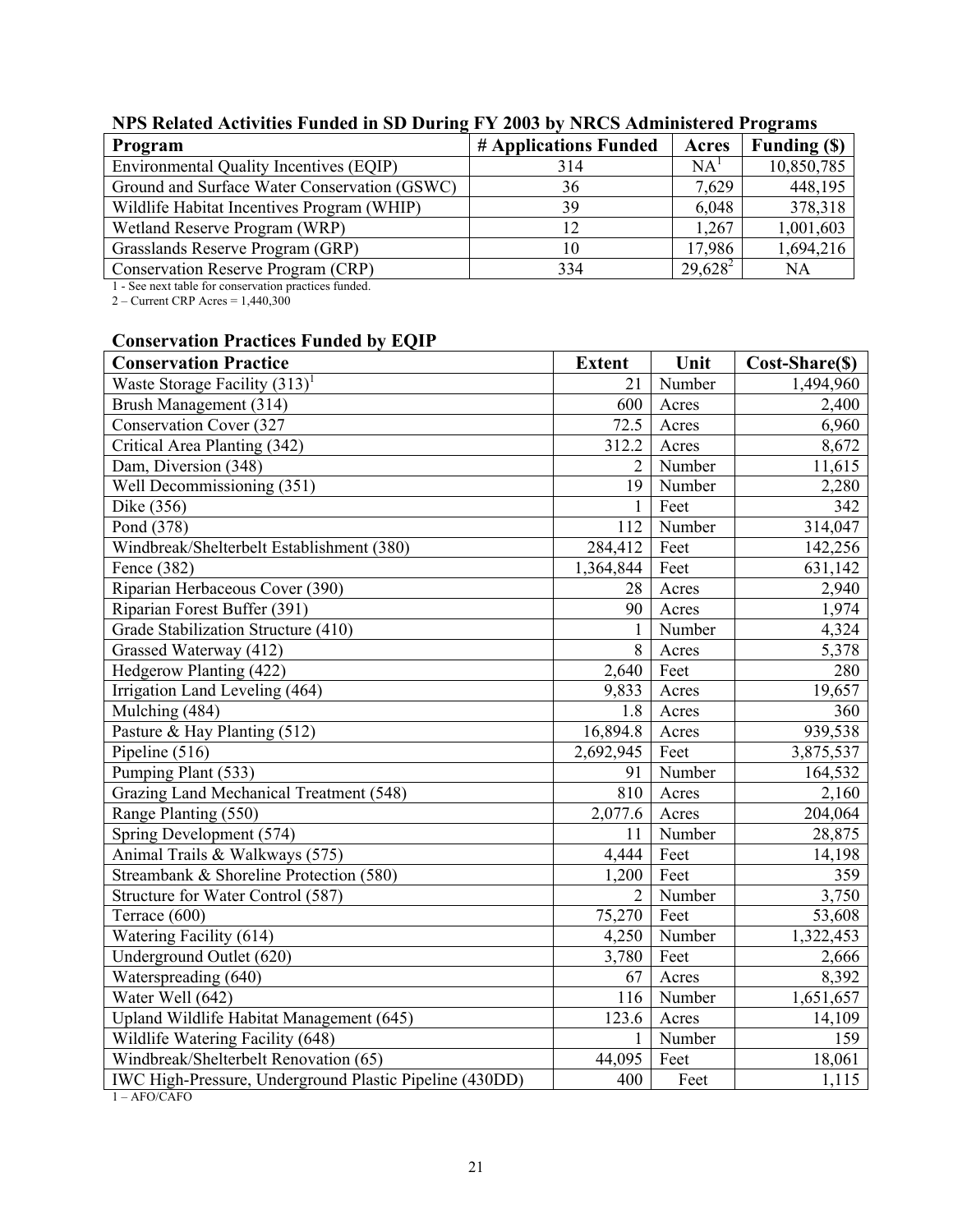#### **US Forest Service**

Program staff interacts with and provides technical assistance to the US Forest Service to prevent and control NPS pollution on the forest and grass lands the service manages. Interactions and assistance during the past year included:

- review notices of proposed US Forest Service actions, permits, and management plans,
- coordination of NPS TMDL study and control/remediation activities taking place within the forest boundaries, and
- revision of the SD Forestry BMP Manual.

#### **Bureau of Reclamation**

The Bureau of Reclamation (BOR) has been an active partner in the Belle Fourche River Watershed and Cheyenne River assessment projects. BOR's involvement included:

- Belle Fourche River assessment and implementation project planning, and
- Cheyenne River planning and water quality sample analysis.

#### **South Dakota Water & Environment Fund**

The Water Resources Assistance Program administers the Consolidated Water Facilities Construction program. The program provides state grants and low interest loans for projects on the State Water Facilities Plan. NPS structural and construction BMPs such as dredging, animal waste management systems, and shoreline stabilization are eligible for cost share funds through the program. The Water Resources Assistance Program also administers special appropriations from the department's Environmental and Natural Resources Fee Fund. These funds provide state assistance for the completion of TMDL assessments. Projects awarded consolidated and fee fund grants during the reporting period were:

| Project                              | <b>Grant Award</b> | <b>Funding Source</b> |
|--------------------------------------|--------------------|-----------------------|
| Twin Lakes/Wilmarth Lake Assessment  | \$23,000           | Fee Fund              |
| <b>Burke Lake Assessment</b>         | \$10,650           | Fee Fund              |
| Little White River Assessment        | \$17,000           | Fee Fund              |
| Lake Traverse Watershed Assessment   | \$20,000           | Fee Fund              |
| Richmond Lake TMDL Assessment        | \$20,000           | Fee Fund              |
| Digitize SD Soil Survey              | \$9,600            | Fee Fund              |
| Lake Faulkton Watershed Restoration  | \$180,000          | Consolidated          |
| Lake Hanson/Pierre Creek Restoration | \$200,000          | Consolidated          |
| Total                                | \$480,250          |                       |

#### **NPS Projects Awarded Consolidated Water Facilities and Fee Fund Grants During FY 2003**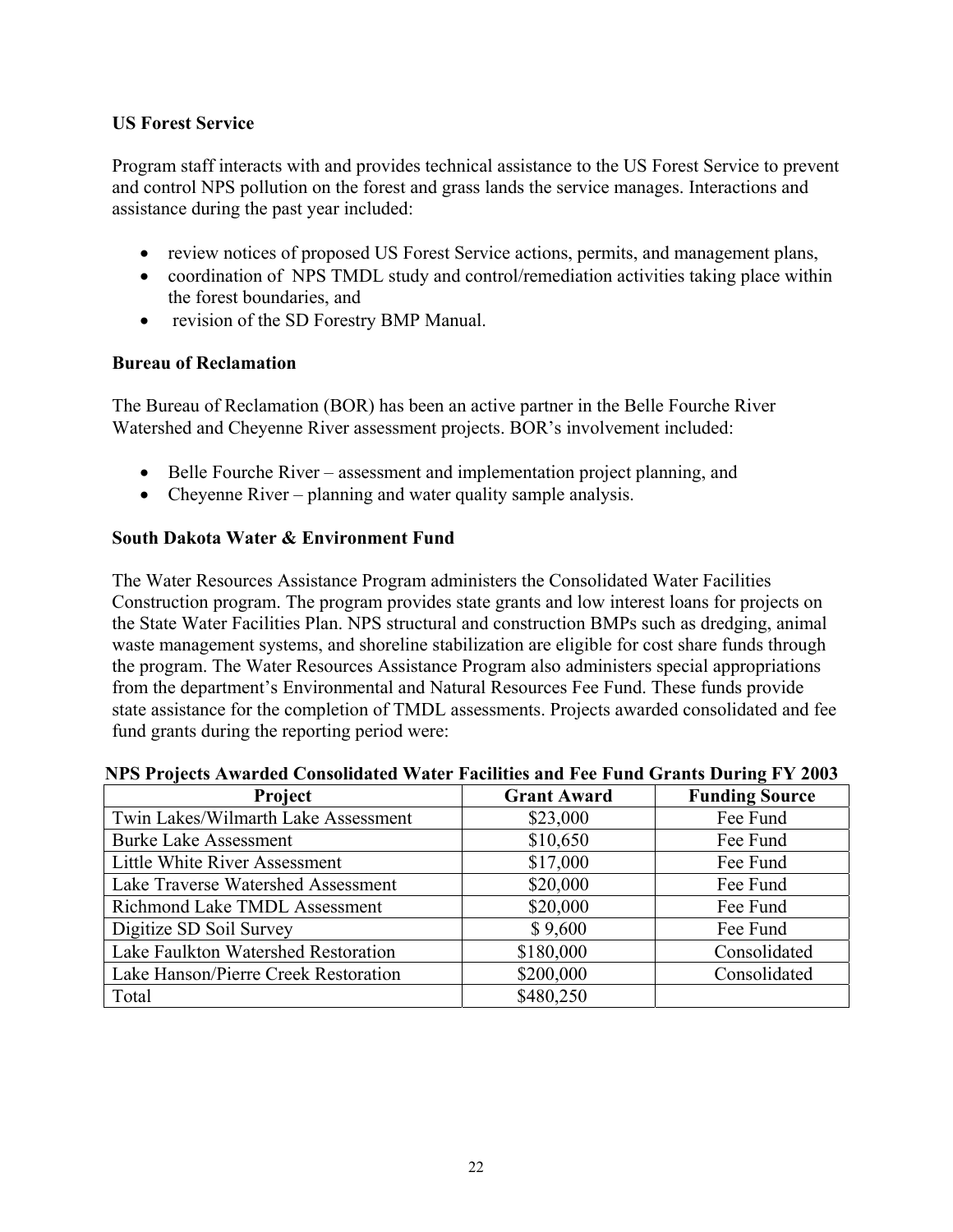#### **SD Conservation Commission**

The South Dakota Conservation Commission provides state funded grants to conservation districts for the implementation of conservation best management practices through the South Dakota Soil and Water Grants Program. DENR staff coordinates funding of grant requests that could benefit from both the NPS and Soil and Water Grants programs with the Commission and participates in grant application reviews. To maintain and build on the partnership with the commission, program staff regularly attends the commission meetings.

During this reporting period, the commission awarded \$689,911 in grants. NPS projects and animal feeding operation/nutrient management activities included in the total were:

- Little White River Assessment Project \$9,500,
- Cottonwood Lake/Lake Louis Watershed Project \$3,100, and
- Engineering for the design for waste management systems for 28 CAFOs \$376,320.

Funding requests for the:

- design of waste management system for an 26 additional CAFOs \$249,440,
- Butte/Lawrence County Ponds and Grazing Management Project- \$43,250,
- Clear Lake Watershed Restoration Project \$5,000, and
- Upper Cheyenne River Watershed Assessment Project \$10,000.

were in review and approved shortly after the close of the fiscal year.

#### **319 Grant Match**

Nonfederal match of 40 percent of project expenditures is required for Section 319 grants. South Dakota has a history of over matching 319 grants even though the state takes a very conservative approach to accumulating and approving nonfederal match. As much of the match comes from construction and implementation of BMPs, a large proportion of the match requirement for many projects is accrued/documented during the later phases of workplan completion. See Appendix B for a summary of nonfederal match documented for each of the department's 319 grants.

### **Water Quality Improvements**

The South Dakota NPS Program is initiating activities to better quantify load reductions and water quality improvements achieved through the completion of watershed project implementation plans. The program considers quantification of load reductions and resultant water quality improvements as essential to evaluating project goal attainment and reaching the TMDLs established for priority waterbodies. The quantification process will use a combination of modeling and water quality sample results. Load reduction/water quality improvements documented will be entered in GRTS as required.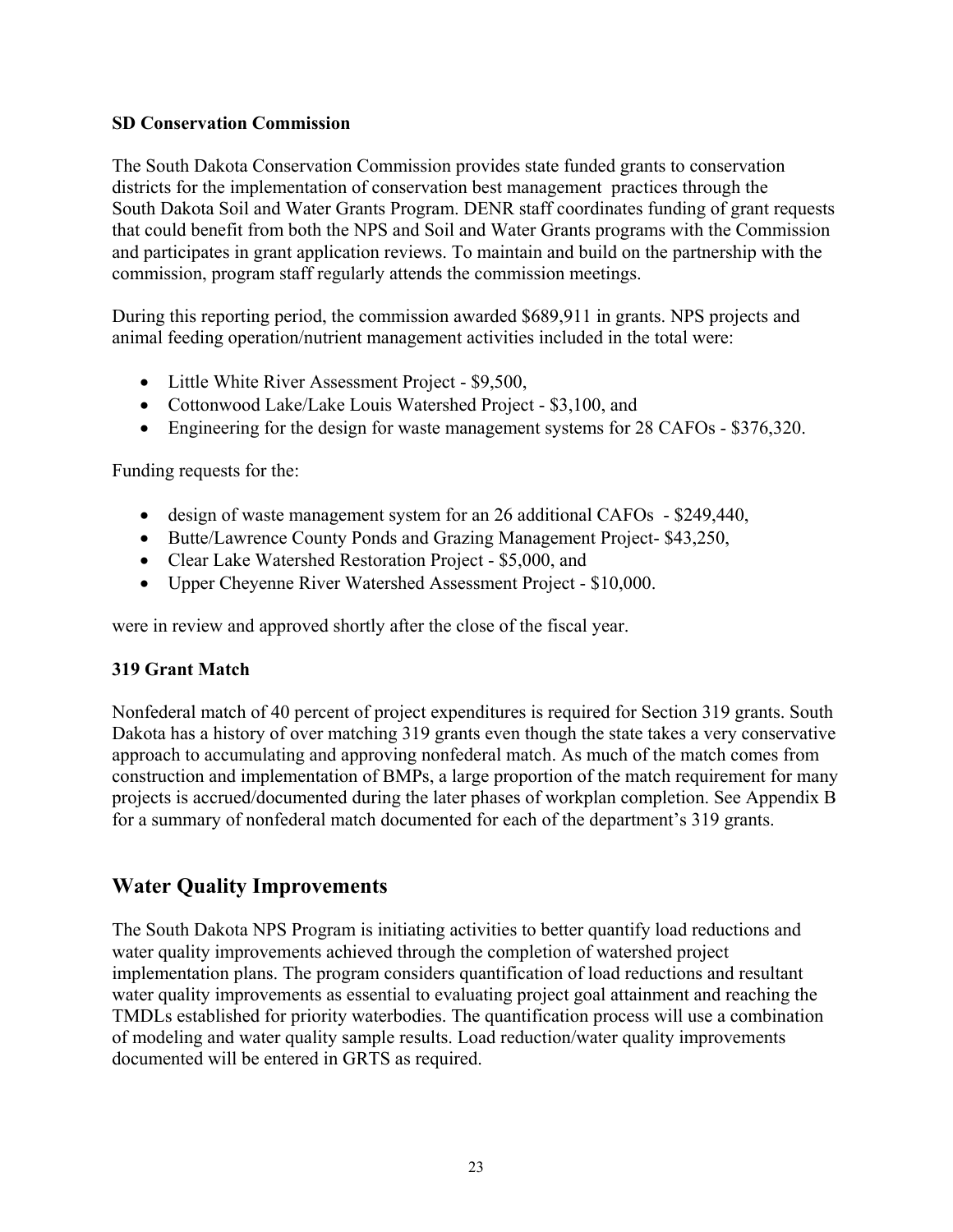The availability of load reduction/water quality improvement data is anticipated to increase as implementation of BMPs included in project workplans progresses and program staff and project coordinators become more proficient in collecting the information.

Load reduction/water quality data available for selected projects follows.

#### Bad River Watershed Project

The Bad River TMDL calls for a 30 percent reduction in the 3.25 million tons of sediment delivered to Lake Sharpe by the river each year (USGS and Corps of Engineers data). Data released by the Corps of Engineers during 2001 shows that the Bad River currently delivers 1.95 million tons of sediment per year. This equals a 40 percent reduction (based on an average of USGS data from 1972 through 1997). The reduction exceeds the TMDL goal. A linear regression prepared using the same data base for the years 1948 through 2000 shows a 50% reduction in sediment delivery.

#### Lake Cochrane/Oliver

According to data prepared for the 2004 SD Integrated Report for Surface Water Quality Assessment, Lake Oliver will meet the mean TSI goal of 65. The phosphorus reduction recommendation is 50 percent.

#### Firesteel Creek/Lake Mitchell

An estimated three percent (2.7 ppb) reduction in the in-lake phosphorus was realized from the first Alum treatment applied during summer 2003. The in-lake reduction goal is 90 ppb total phosphorus.

#### Bachelor Creek

An evaluation of sediment and nutrient load reductions achieved in the watershed using AGNPs indicates that, on an annual basis, changes in residue management have resulted in a sediment load reduction of 18.2 percent, nitrogen reduction of 7.86 percent, and phosphorus reduction of 11.92 percent. These reductions accomplish 99 percent of the project goal established for sediment, 63 percent of the goal for nitrogen and 72 percent of the goal for phosphorus.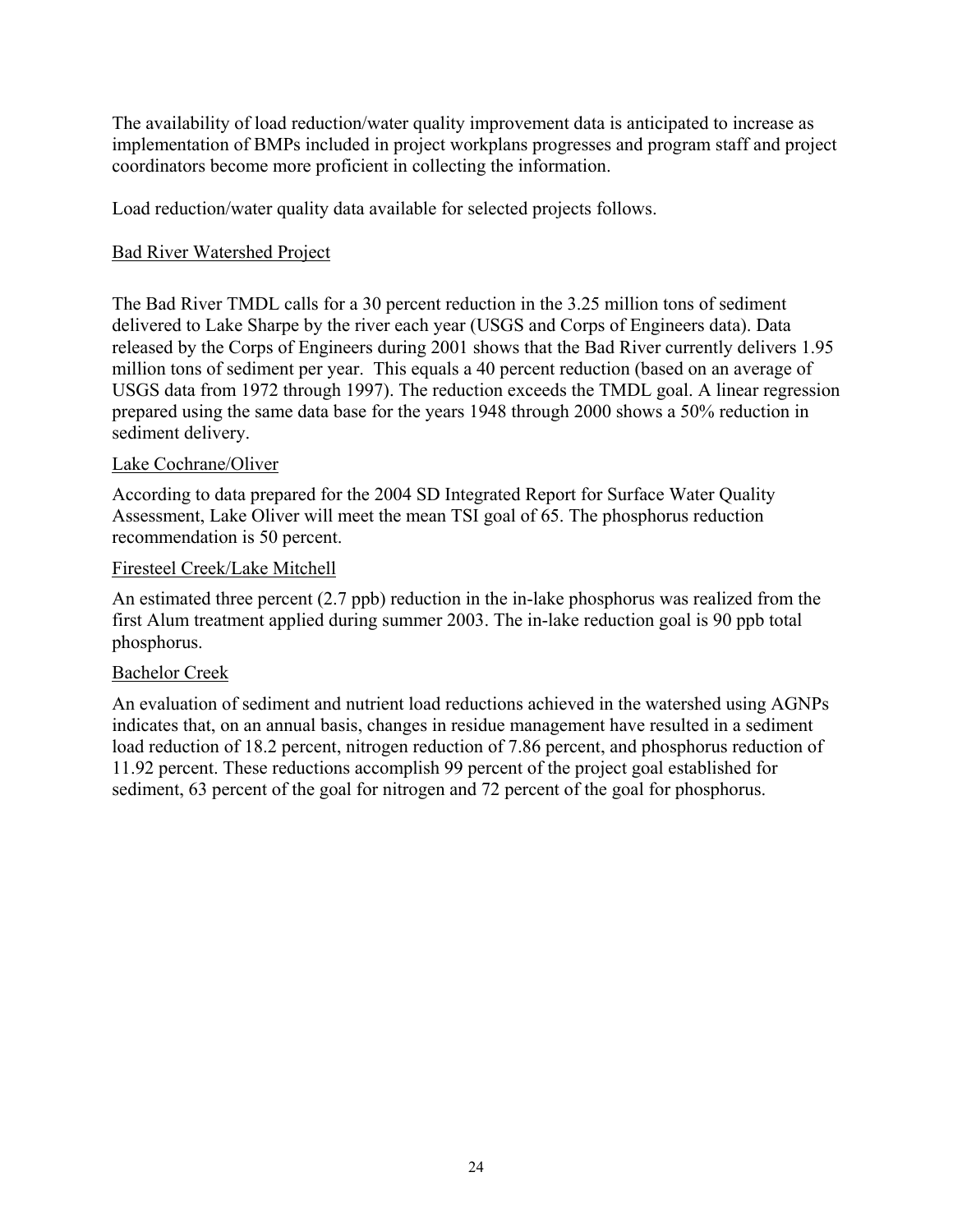#### **Appendix A**

#### **Information and Education Project Matrix**

| <b>ACTIVITY</b>                        | <b>PRIMARY</b>               | PRIORITY AREA                      | <b>DENR</b>                                                                        | <b>PRIMARY PROJECT</b>                                                                                                           | <b>IMPLEMENTATION</b>                                                                                                                                                                                                                                                                                                                                                                                                                   |
|----------------------------------------|------------------------------|------------------------------------|------------------------------------------------------------------------------------|----------------------------------------------------------------------------------------------------------------------------------|-----------------------------------------------------------------------------------------------------------------------------------------------------------------------------------------------------------------------------------------------------------------------------------------------------------------------------------------------------------------------------------------------------------------------------------------|
|                                        | <b>TARGET</b>                |                                    | <b>PROGRAM</b>                                                                     | <b>PARTNERS</b>                                                                                                                  | <b>STATUS</b>                                                                                                                                                                                                                                                                                                                                                                                                                           |
|                                        | <b>AUDIENCE</b>              |                                    | <b>INTERFACE</b>                                                                   |                                                                                                                                  |                                                                                                                                                                                                                                                                                                                                                                                                                                         |
| Volunteer Watershed Activities         |                              |                                    |                                                                                    |                                                                                                                                  |                                                                                                                                                                                                                                                                                                                                                                                                                                         |
| Citizens Monitoring                    | General Urban/Rural          | <b>TMDL</b>                        | Surface Water                                                                      | SD Lakes & Streams Assoc.<br>SD Discovery Center<br><b>Local Organizations</b><br>Water Development Districts                    | Ongoing. Financial assistance provided<br>by 319 Grants through DENR and RGI<br>Grants from EPA.                                                                                                                                                                                                                                                                                                                                        |
| Storm drain Stenciling                 | Urban                        | TMDL<br>Nutrient Management        | Surface Water<br>Source Water                                                      | SD Lakes & Streams Assoc.<br>SD Discovery Center<br><b>Local Organizations</b><br>Water Development Districts                    | Volunteer monitoring training is<br>provided at workshops conducted by<br>SD Lakes and Streams Association with<br>assistance from DENR. During 2003,<br>35 volunteers were trained. The<br>volunteers collected 77 water samples                                                                                                                                                                                                       |
| Adopt*A*Stream                         | General Urban/Rural          | TMDL<br>Nutrient Management        | Surface Water<br>Source Water                                                      | SD Lakes & Streams Assoc.<br>SD Discovery Center<br><b>Local Organizations</b><br>Water Development Districts                    | from 15 lakes and five streams/rivers.<br>Data collected by monitoring groups is<br>stored in a database maintained by the<br>SD Lakes and Streams Association.<br>The data base can be accessed by<br>visiting:<br>http://www.state.sd.us/denr/DFTA/<br>WatershedProtection/Voluntary.htm                                                                                                                                              |
| <b>Coordinated Resource Management</b> | Agriculture<br>General Adult | TMDL<br>Nutrient Management        | All Media Programs                                                                 | <b>SDACD</b><br><b>Midwest Mediation</b><br><b>NRCS</b><br><b>USFWS</b><br><b>US Forest Service</b><br>Northwest Area Foundation | Complete. Training and process<br>manuals funded through 319 Grant<br>from DENR and Northwest Area<br>Foundation. Process manual, "Getting<br>Results from Public Involvement"<br>available from DENR.                                                                                                                                                                                                                                  |
| <b>Bootstraps</b>                      | Farmers and Ranchers         | <b>TMDL</b><br>Nutrient Management | <b>Pollution Prevention</b><br>Ag Waste Workgroup<br>Surface Water<br>Ground Water | <b>NRCS</b><br>RC&Ds<br>SDSU Extension Service<br>SD Dept. of Ag<br>SDACD & Conservation Districts<br>SD Grasslands Coalition    | Complete. 319 funded assistance for<br>Bootstraps groups and activities related<br>to resource management plan<br>development available through<br>SDACD. Assistance for plan<br>implementation available through 319<br>grants to SD Grassland Coalition for<br>Grassland Management and Planning.<br>For information about Bootstraps and a<br>copy of the final report visit:<br>http://www.sdconservation.org/local/bo<br>ots1.html |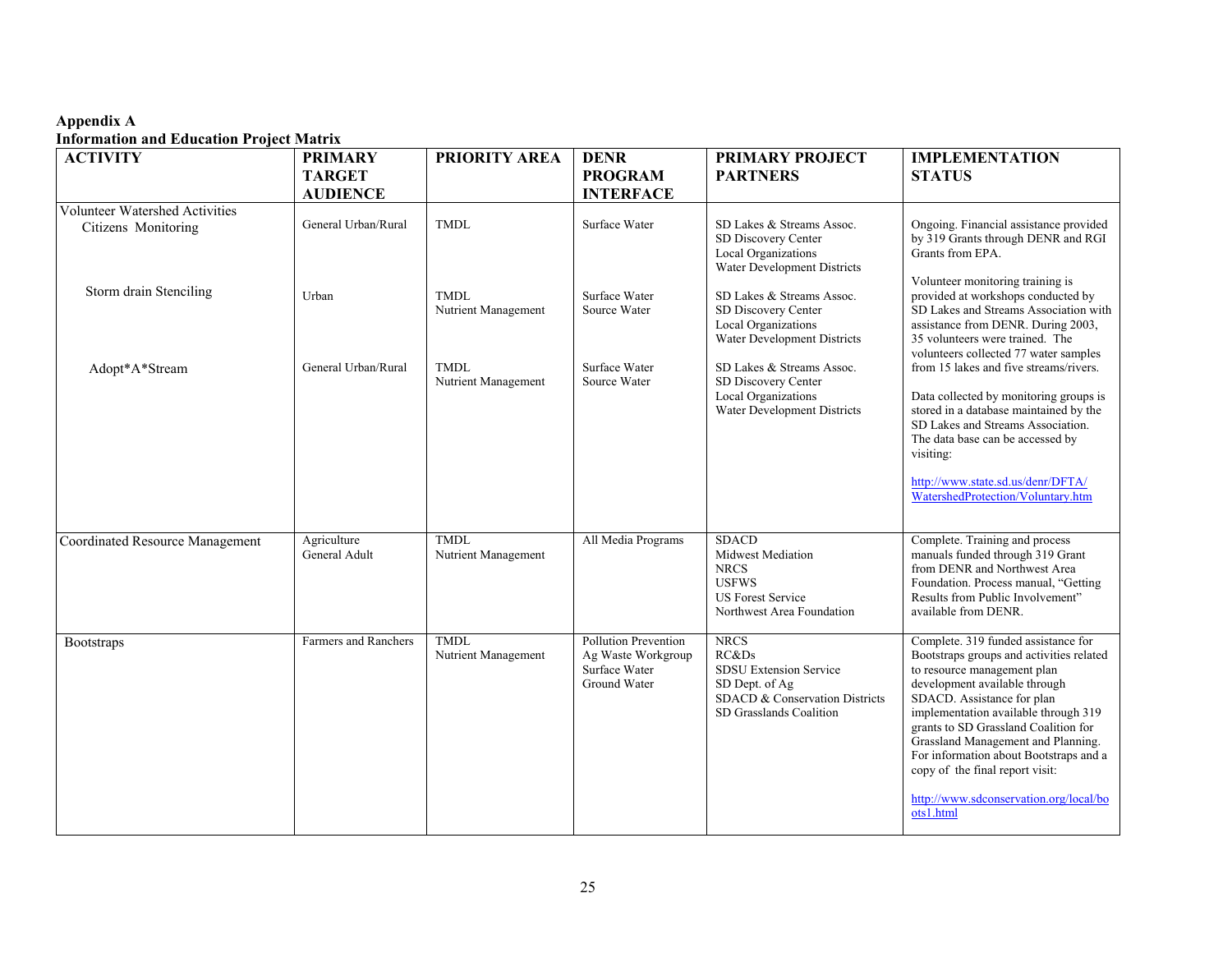| Precision Farming                   | General Agriculture                         | <b>TMDL</b><br>Nutrient Management        | <b>Pollution Prevention</b><br>Surface Water<br>Source Water | <b>SDSU Extension Service</b><br><b>NRCS</b><br><b>SDACD</b><br>SD Dept. of Ag                                              | Complete. Financial assistance<br>provided through DENR P2 Program.<br>Video was aired as a four part feature<br>series on Today's Ag during Jan-Feb.<br>2001. Audience reached ranged from<br>$45,000 - 60,000$ viewers each week                                                                                                                                                                                                                                                                                                                                                                                                                                                                                                       |
|-------------------------------------|---------------------------------------------|-------------------------------------------|--------------------------------------------------------------|-----------------------------------------------------------------------------------------------------------------------------|------------------------------------------------------------------------------------------------------------------------------------------------------------------------------------------------------------------------------------------------------------------------------------------------------------------------------------------------------------------------------------------------------------------------------------------------------------------------------------------------------------------------------------------------------------------------------------------------------------------------------------------------------------------------------------------------------------------------------------------|
| No-till Farming                     | General Agriculture                         | TMDL<br>Nutrient Management               | Surface Water<br>Source Water                                | <b>SDSU Extension Service</b><br><b>NRCS</b><br><b>SDACD</b><br>SD Dept. of Ag<br>SD No-till Association<br>Ducks Unlimited | Complete. 319 funded project segment<br>complete. Project continuing with<br>funding from other sources.<br>The results of a survey conducted to<br>determine barriers to the adoption of<br>no-till farming are available by<br>visiting:<br>Http://www.state.sd.us/denr/DFTA/<br>WatershedProtection/P2/Documents/No<br>till Survey Final Report.pdf<br>The No-till Seeding Concepts video<br>produced is available from DENR.                                                                                                                                                                                                                                                                                                         |
| <b>BMP</b> Training<br>Silviculture | Timber Industry<br><b>Resource Managers</b> | <b>TMDL</b><br>Riparian Areas<br>Sediment | Surface Water<br>Source Water<br>Pollution Prevention        | SD Forest Resource Association<br>SD Dept. of Ag<br><b>USFS</b>                                                             | Complete/Ongoing. Two workshops<br>held summer 2000 were attended by<br>nearly 100 industry/resource<br>professionals. Field audits of BMPs<br>installed at six timber sales were<br>conducted summer 2001. A virtual tour<br>of the audit sites is available at:<br>http://www.hpcnet.org/timberaudit<br>The results of the field audits and<br>project final report are available at:<br>http://www.state.sd.us/denr/DFTA/Wat<br>ershedProtection/P2/Documents/Public<br>ations.htm<br>Two workshops and six follow-up field<br>audits of BMPs installed are planned<br>for summer/fall 2004 with funding<br>provided through DENR's P2 Grant<br>from EPA. The revised SD Forest BMP<br>manual will be introduced at the<br>workshops. |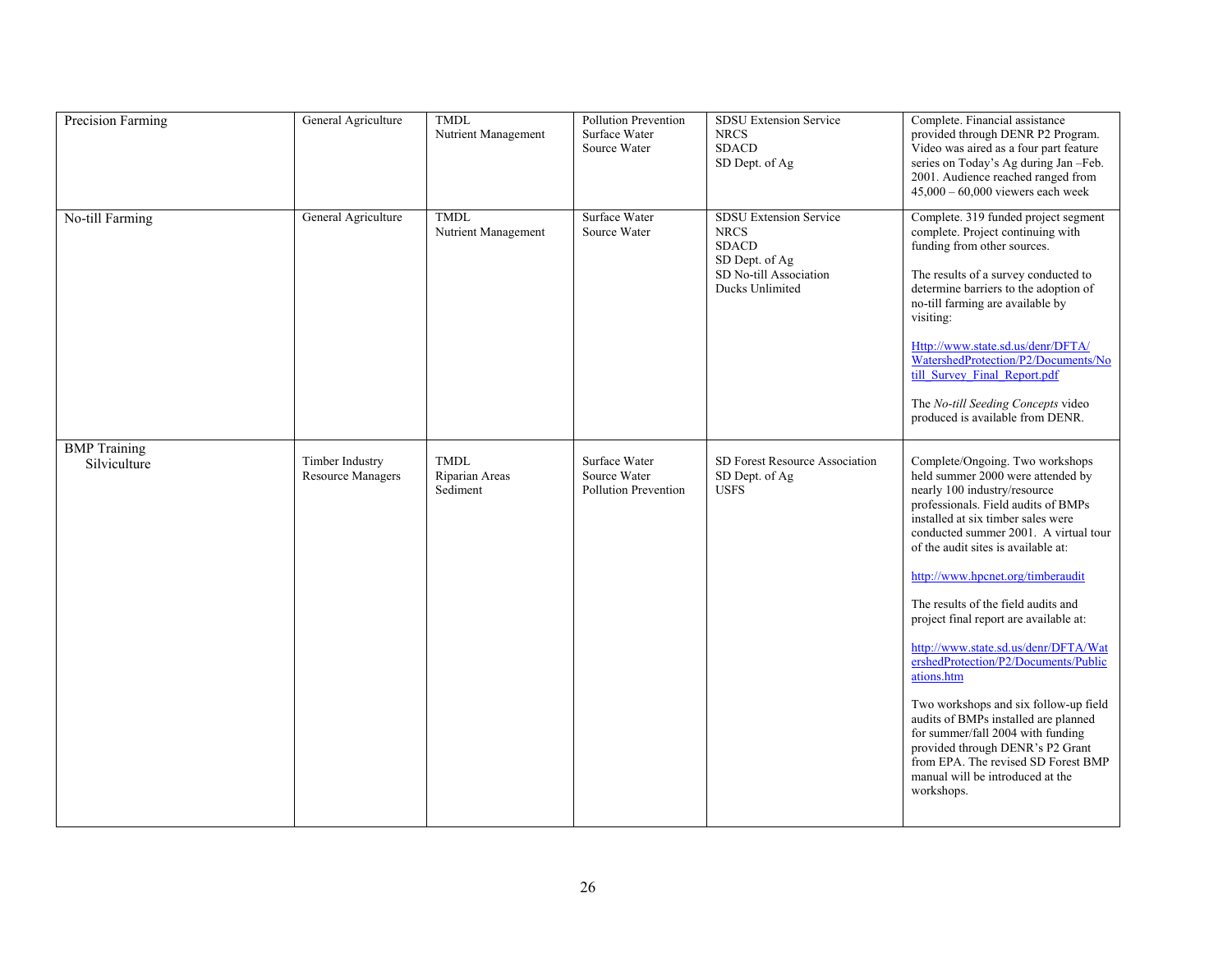| <b>BMP</b> Training (Continued)                      |                                                                     |                                                    |                                                              |                                                                                                          |                                                                                                                                                                                                                                                                                                                                                                                                                                                                                                                                                                                                                                                    |
|------------------------------------------------------|---------------------------------------------------------------------|----------------------------------------------------|--------------------------------------------------------------|----------------------------------------------------------------------------------------------------------|----------------------------------------------------------------------------------------------------------------------------------------------------------------------------------------------------------------------------------------------------------------------------------------------------------------------------------------------------------------------------------------------------------------------------------------------------------------------------------------------------------------------------------------------------------------------------------------------------------------------------------------------------|
| <b>Onsite Wastewater Treatment</b><br><b>Systems</b> | Home Owners<br>Planning and Zoning                                  | <b>TMDL</b><br>Nutrient Management<br>Ground Water | Ground Water<br>Source Water<br>Pollution Prevention         | <b>Black Hills RC&amp;D</b><br>SDSU Extension Service                                                    | Complete. Attendance at two<br>workshops held during spring 2000 was<br>approximately 140. Nearly 200<br>information packets were distributed.<br>Nearly 500 copies of a video, Living<br>With a Septic System, produced have<br>been distributed. Segments of the video<br>aired as a feature series on Today's Ag<br>during December 2001. The program<br>reached $45,000 - 60,000$ viewers each<br>week. To view the video online visit:<br>http://www.state.sd.us/denr/DFTA/Wat<br>ershedProtection/P2/P2.htm                                                                                                                                  |
| Urban Storm Water/Sediment                           | Public Works Depts.<br>Planning and Zoning<br>Construction Industry | <b>TMDL</b><br>Sediment                            | <b>Pollution Prevention</b><br>Surface Water<br>Source Water | American Public Works Assoc.<br>Municipal League<br><b>NRCS</b><br><b>Associated General Contractors</b> | Ongoing. Slide set developed through<br>319 Program. Workshops were<br>conducted during 1996, 2002 and 2003<br>with financial support from SD P2<br>Program. The 2002 workshop, attended<br>by 80 storm water managers, centered<br>on developing prevention-based storm<br>water plans. More than 180<br>construction and governmental storm<br>water managers attended the four P2<br>storm water plan development and<br>implementation workshops held during<br>2003 for the construction industry. A<br>storm water program requirements<br>publication is in production.<br>A workshop for the construction<br>industry is planned for 2004. |
| Riparian/Shoreline                                   | General Agriculture<br><b>Livestock Producers</b><br>General Urban  | <b>TMDL</b><br>Nutrient Management<br>Sediment     | Surface Water<br>Source Water                                | SD Grassland Coalition<br><b>NRCS</b><br>RC&Ds<br><b>SDSU Extension Service</b>                          | Ongoing. Three field workshops on the<br>use of vegetative methods were held.<br>East River Riparian Demonstration<br>Project was completed with financial<br>support through 319 Program. The<br>Shoreline Stabilization Guidelines<br>manual was produced by Upper Big<br>Sioux and Lake Poinsett Watershed<br>Projects. The manual is available online<br>by visiting:<br>http://www.state.sd.us/denr/DFTA/Wat<br>ershedProtection/WOInfo.htm                                                                                                                                                                                                   |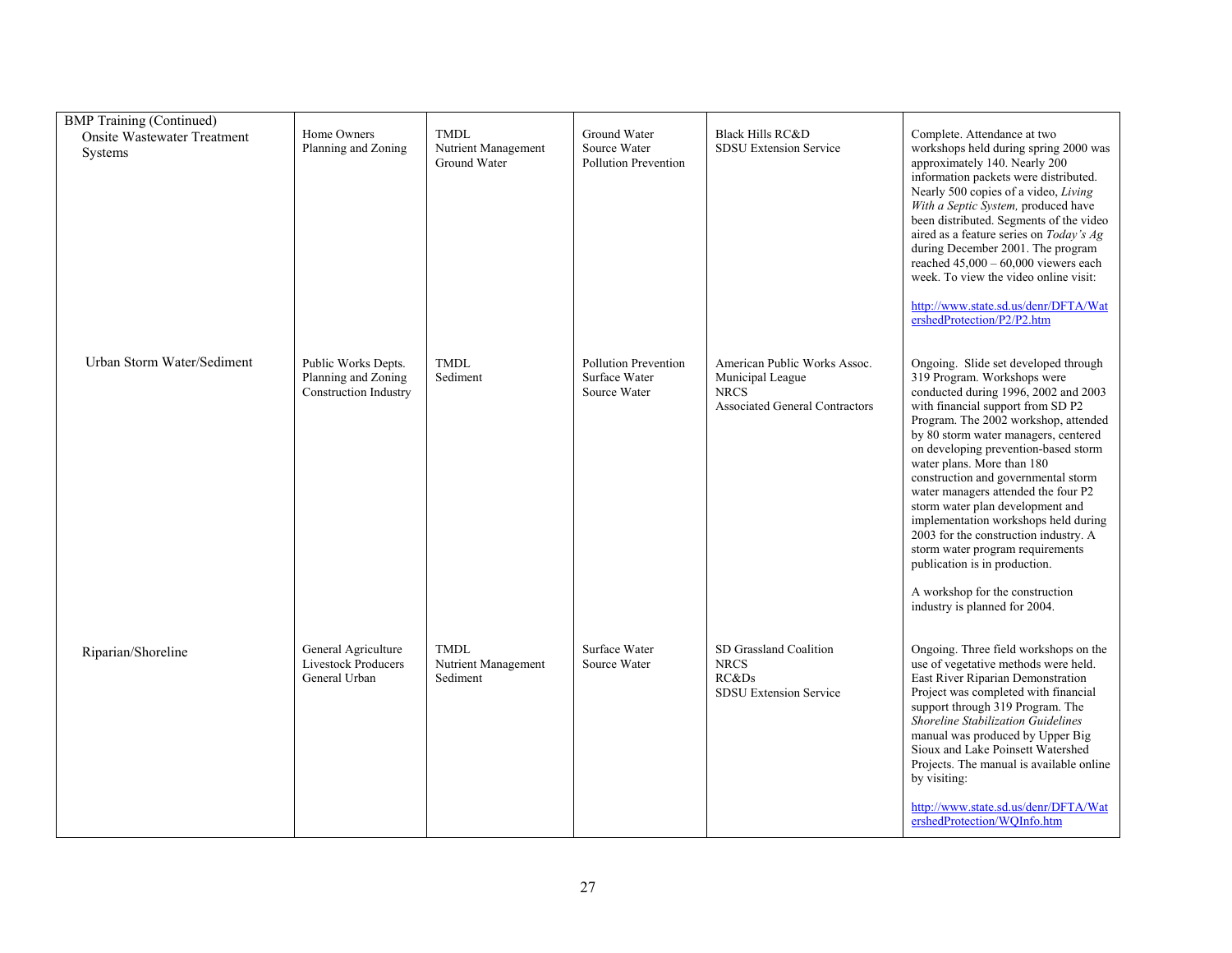| <b>BMP</b> Training (Continued)      |                                                        |                                                |                                                             |                                                                                                                                                                                   |                                                                                                                                                                                                                                                                                                                                                                                                                                                                                                                                                                                                                                                                                                                                                                                                                                                                                                                                                                                                                                                                                                                                                   |
|--------------------------------------|--------------------------------------------------------|------------------------------------------------|-------------------------------------------------------------|-----------------------------------------------------------------------------------------------------------------------------------------------------------------------------------|---------------------------------------------------------------------------------------------------------------------------------------------------------------------------------------------------------------------------------------------------------------------------------------------------------------------------------------------------------------------------------------------------------------------------------------------------------------------------------------------------------------------------------------------------------------------------------------------------------------------------------------------------------------------------------------------------------------------------------------------------------------------------------------------------------------------------------------------------------------------------------------------------------------------------------------------------------------------------------------------------------------------------------------------------------------------------------------------------------------------------------------------------|
| Grassland Management and<br>Planning | <b>Livestock Producers</b><br><b>Resource Managers</b> | <b>TMDL</b><br>Nutrient Management<br>Sediment | Surface Water                                               | SD Grassland Coalition<br>RC&Ds<br><b>NRCS</b><br>SDACD & Conservation Districts<br><b>SDSU Extension Service</b><br>SD Dept. of Ag<br><b>SDGFP</b><br>US Fish & Wildlife Service | In progress. Six grazing demonstration<br>sites were developed with support from<br>the SD Soil and Water Conservation<br>Fund, Bootstraps watershed projects,<br>and 319 funds. To learn about the sites<br>visit:<br>http://www.sdconservation.org/grasslan<br>$\frac{d}{\text{manging/gmd/index.html}}$<br>Technical assistance for planning and<br>implementation of grazing systems is<br>provided through a 319 grant awarded<br>to the SD Grassland Coalition spring<br>2001. Information transfer activities<br>include field days, a web site and video.<br>For grassland management information<br>or to request technical assistance, visit:<br>http://www.sdconservation.org/grasslan<br>d/index.htm<br>The first annual SD Managed Grazing<br>School was held during summer 2003.<br>The $2\frac{1}{2}$ school includes both classroom<br>and field exercises. Thirty-four ranchers<br>and resource managers attended the<br>inaugural event.<br>Production of a managed grazing<br>program series and video is in progress.<br>The 7-10 part program series is<br>scheduled to air on Today's Ag during<br>January - February 2004. |
| Manure Management<br>Training        | Livestock Producers<br><b>Resource Managers</b>        | <b>TMDL</b><br>AFO/CAFO<br>Nutrient Management | Ag Waste Workgroup<br>Surface Water                         | <b>SDSU</b><br><b>NRCS</b><br>Ag Waste Workgroup                                                                                                                                  | Ongoing. Training is provided for<br>AFO/CAFO facility operators through a<br>partnership with SDSU.                                                                                                                                                                                                                                                                                                                                                                                                                                                                                                                                                                                                                                                                                                                                                                                                                                                                                                                                                                                                                                              |
| Videos                               | <b>Livestock Producers</b><br>General Rural/Urban      | <b>TMDL</b><br>AFO/CAFO<br>Nutrient Management | Ag Waste Workgroup<br>Pollution Prevention<br>Surface Water | SD Public Broadcasting<br>SDACD & Conservation Districts<br><b>NRCS</b><br>RC&Ds<br><b>SDSU</b> Extension Service                                                                 | Protecting Our Water. Produced and<br>aired by SDPBS during 1998, the video<br>describes AFO/CAFO requirements in<br>SD. Copies are available from DENR<br>and at local libraries                                                                                                                                                                                                                                                                                                                                                                                                                                                                                                                                                                                                                                                                                                                                                                                                                                                                                                                                                                 |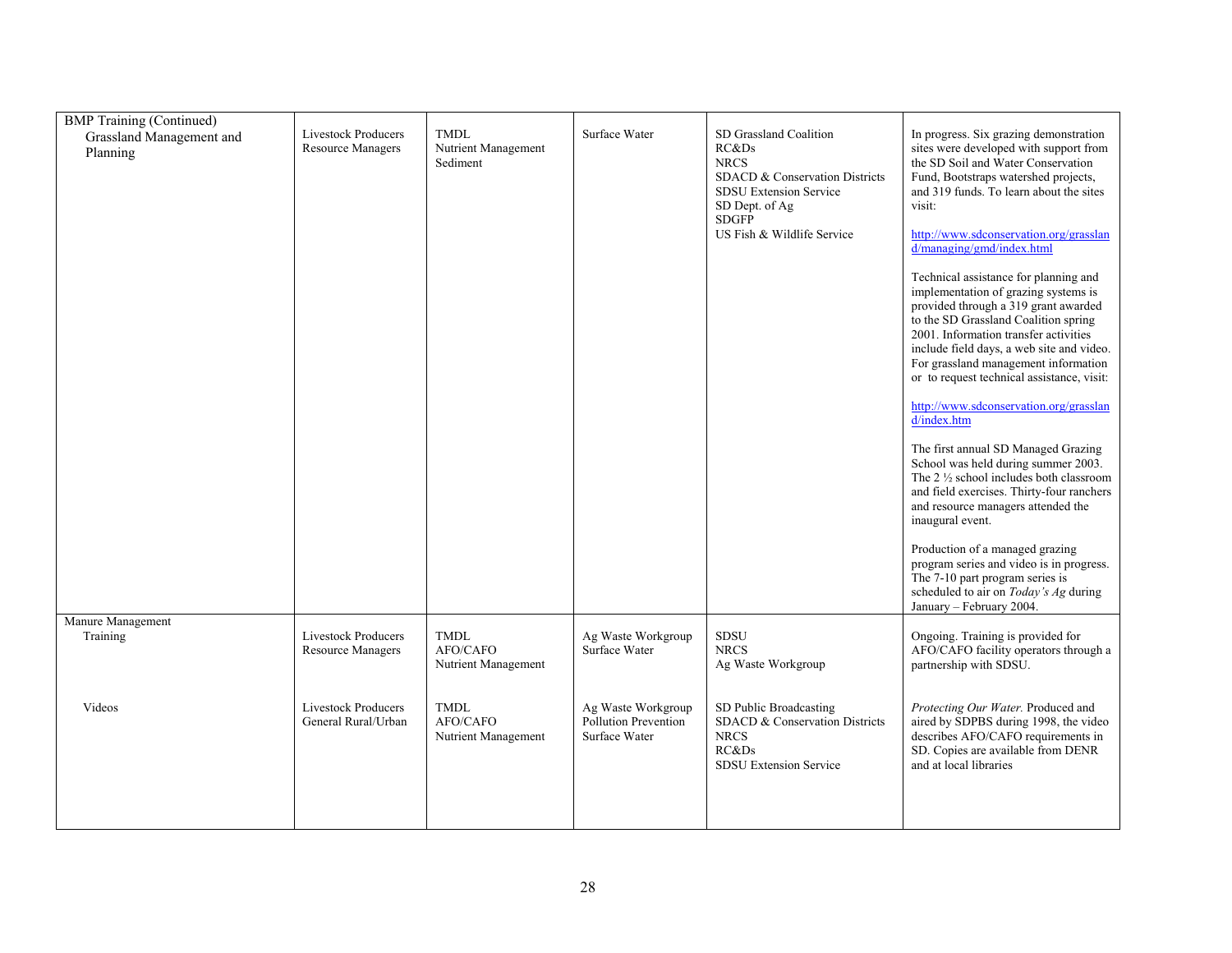| Manure Management (Continued)<br>Videos (continued) |                                                                                                  |                                                |                                                                                             |                                                                                                                                                                                                 | <b>Best Practices: Manure Management</b><br>Produced during 2000 by SDSU with<br>funds from DENR's 319 I & E Grant,<br>the video presents manure management<br>BMPs producers can and are using. The<br>video is used at training sessions and<br>informational meetings. Segments aired<br>as a feature series on Today's Ag Jan. -<br>Feb. 2001. The program attracts 45,000<br>$-60,000$ viewers each week. To view |
|-----------------------------------------------------|--------------------------------------------------------------------------------------------------|------------------------------------------------|---------------------------------------------------------------------------------------------|-------------------------------------------------------------------------------------------------------------------------------------------------------------------------------------------------|------------------------------------------------------------------------------------------------------------------------------------------------------------------------------------------------------------------------------------------------------------------------------------------------------------------------------------------------------------------------------------------------------------------------|
|                                                     |                                                                                                  |                                                |                                                                                             |                                                                                                                                                                                                 | the video online visit:<br>http://www.state.sd.us/denr/DFTA/Wat<br>ershedProtection/P2/Documents/Public<br>ations.htm                                                                                                                                                                                                                                                                                                  |
| Phosphorus-Based Nutrient<br>Management             | <b>Livestock Producers</b><br><b>Resource Managers</b>                                           | <b>TMDL</b><br>AFO/CAFO<br>Nutrient Management | Ag Waste Workgroup<br>Pollution Prevention<br>Source Water<br>Surface Water<br>Ground Water | SD Cattlemen's Association<br><b>SDSU Extension Service</b><br><b>SDACD</b><br><b>NRCS</b><br>RC&Ds                                                                                             | In Progress. Funding to identify BMP<br>development needs was provided to the<br>SD Cattlemen's Assoc. through<br>DENR's 1999 P2 Grant from EPA. 319<br>funding to conduct field studies and<br>transfer information needed to develop<br>comprehensive nutrient management<br>plans was awarded to SDSU spring<br>2002. Information about the project is<br>available by visiting:                                    |
| Fecal Coliform Strain Identification                | <b>Livestock Producers</b><br><b>Urban Publics Works</b><br>Public Health<br>General Rural/Urban | <b>TMDL</b><br>AFO/CAFO<br>Nutrient Management | Ag Waste Work group<br><b>Pollution Prevention</b><br>Source Water<br>Surface Water         | <b>SDSU</b> Extension Service<br>SD Cattlemen's Association<br><b>SD Pork Producers</b><br><b>NRCS</b>                                                                                          | http://wri.sdstate.edu/research.htm<br>In Progress. The project is designed to<br>select, field test, and calibrate a fecal<br>coliform strain identification diagnostic<br>tool that provides SD with a reliable,<br>cost effective tool to better assess fecal<br>sources and implement TMDLs for<br>pathogens in surface water. Funding<br>was provided by DENR's P2 Program<br>and 604(b) Grant                    |
| Exhibits                                            | <b>Livestock Producers</b><br>General Adult/Urban                                                | <b>TMDL</b><br>AFO/CAFO<br>Nutrient Management | Ag Waste Workgroup<br>Pollution Prevention<br>Source Water<br>Surface Water<br>Ground Water | SDACD & Conservation Districts<br><b>NRCS</b><br>RC&Ds<br><b>SDSU Extension Service</b><br>SD Cattlemen's Association<br>SD Pork Producers<br>Watershed Projects<br>SD Lakes and Streams Assoc. | Ongoing. Exhibits at DakotaFest 1999<br>$-2001$ were the focus activity for the<br>interagency Managing Manure for<br>Profit and the Environment Outreach<br>Strategy. Exhibits at ag commodity<br>trade shows and local events ongoing.<br>Funding provided by DENR's 319 and<br>P2 Programs and project partners.                                                                                                    |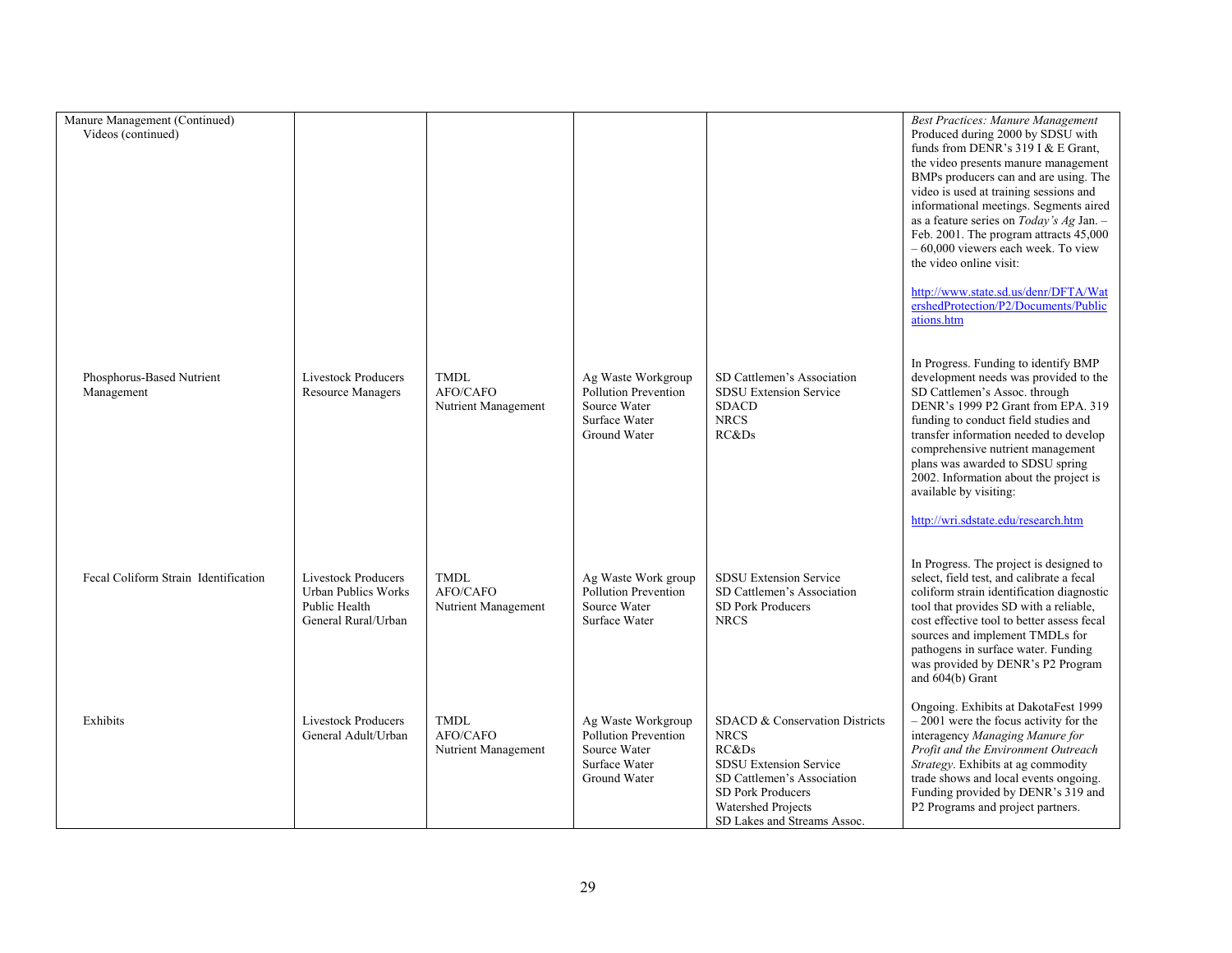| Manure Management (Continued)<br>Publications | <b>Livestock Producers</b><br>General Public/Urban | <b>TMDL</b><br>AFO/CAFO<br>Nutrient Management | Ag Waste Workgroup<br>Pollution Prevention<br>Source Water<br>Surface Water<br>Ground Water | SDACD & Conservation Districts<br><b>NRCS</b><br>RC&Ds<br><b>SDSU Extension Service</b><br>SD Cattlemen's Association<br><b>SD Pork Producers</b><br>Utah Dept. of Ag & Food | Ongoing. Development of publications<br>is coordinated by an interagency and<br>livestock industry nutrient management<br>I & E workgroup. A five publication<br>series built around manure as a resource<br>theme is in production. As each<br>publication in the series is complete, it<br>is distributed through conservation<br>district and extension offices and made<br>available electronically at:<br>http://www.state.sd.us/denr/DFTA/Wat<br>ershedProtection/P2/Documents/Public<br>ations.<br>Publications in the series are:<br>Straight Talk on Manure. Produced<br>2000 with funds from DENR 319 and<br>P2 Programs and EPA Region VIII<br>104(b) Grant to the Utah Dept. of Ag<br>and Food. Provides producers and<br>public with "easily understood"<br>information about the why and how of<br>manure management and where to get<br>technical assistance. In third printing.<br>Nearly 15,000 copies distributed.<br><b>Calibrating Manure Spreader</b><br>Application Rates. Produced 2002 with<br>funds from DENR's 319 and P2<br>Programs and project partners.<br>Describes methods of calibrating solid<br>and liquid manure application<br>equipment. Approximately 7,500 copies<br>distributed.<br>Sampling Manure for Nutrient |
|-----------------------------------------------|----------------------------------------------------|------------------------------------------------|---------------------------------------------------------------------------------------------|------------------------------------------------------------------------------------------------------------------------------------------------------------------------------|-----------------------------------------------------------------------------------------------------------------------------------------------------------------------------------------------------------------------------------------------------------------------------------------------------------------------------------------------------------------------------------------------------------------------------------------------------------------------------------------------------------------------------------------------------------------------------------------------------------------------------------------------------------------------------------------------------------------------------------------------------------------------------------------------------------------------------------------------------------------------------------------------------------------------------------------------------------------------------------------------------------------------------------------------------------------------------------------------------------------------------------------------------------------------------------------------------------------------------------------------------------|
|                                               |                                                    |                                                |                                                                                             |                                                                                                                                                                              | Management. Printed fall 2002.<br>Produced with financial support from<br>DENR's 319 and P2 Programs and<br>project partners. Outlines procedures<br>for collecting manure samples for<br>nutrient analysis. Approximately 7,500<br>copies distributed.                                                                                                                                                                                                                                                                                                                                                                                                                                                                                                                                                                                                                                                                                                                                                                                                                                                                                                                                                                                                   |
|                                               |                                                    |                                                |                                                                                             |                                                                                                                                                                              |                                                                                                                                                                                                                                                                                                                                                                                                                                                                                                                                                                                                                                                                                                                                                                                                                                                                                                                                                                                                                                                                                                                                                                                                                                                           |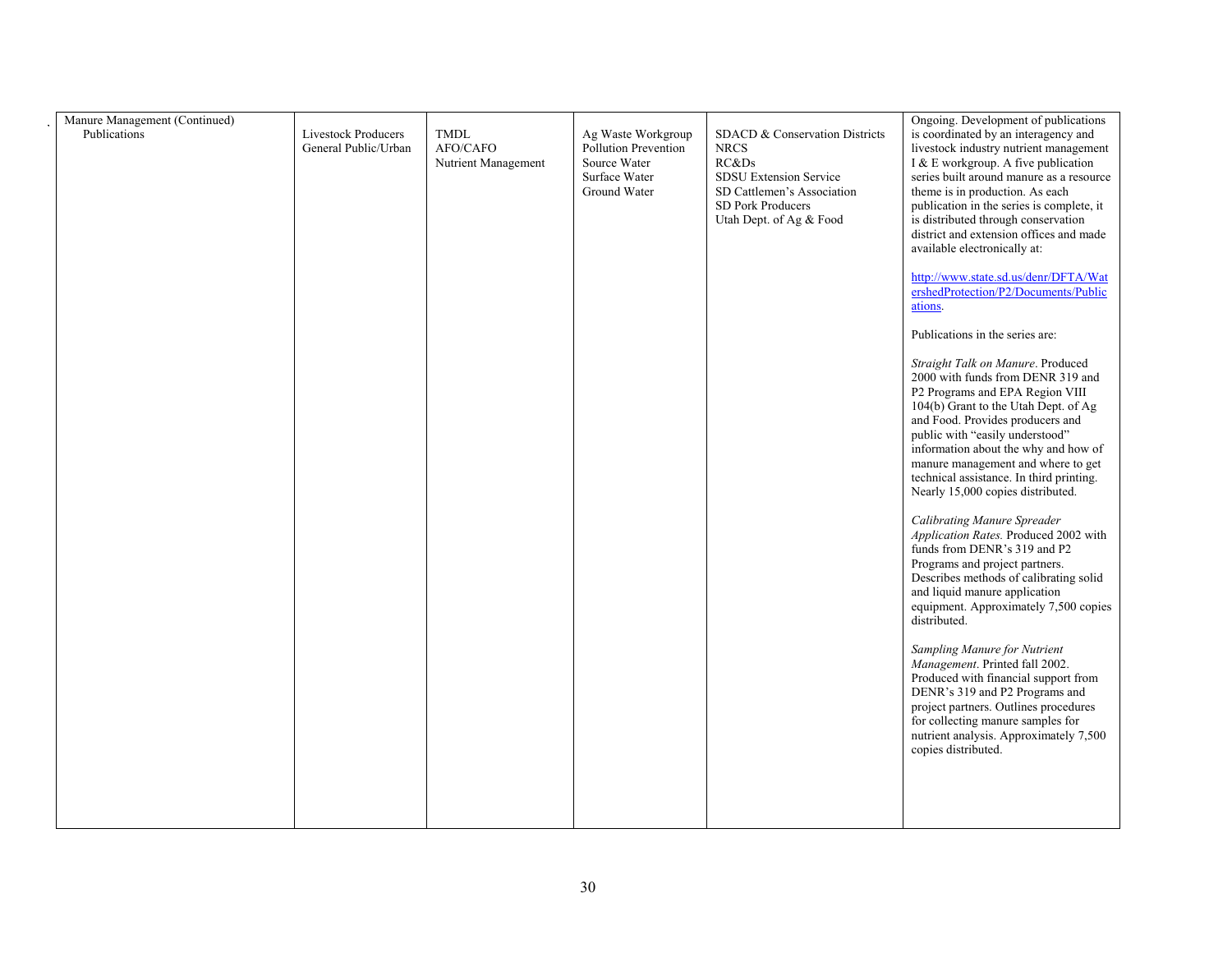| Manure Management (Continued)<br>Publications (Continued)                         |                                                                          |                                                   |                                                                                             |                                                                                                                                                    | Using the Results from a Manure<br>Analysis. Printed spring 2003. Produced<br>with financial support from DENR's<br>319 and P2 Programs and project<br>partners. Describes how to use manure<br>nutrient analysis results to determine<br>fertilizer value. Approximately 7,500<br>copies distributed.<br>Developing a Comprehensive Nutrient<br>Management Plan. Printing scheduled<br>winter 2003-2004. Summarizes steps<br>for developing a comprehensive<br>nutrient management plan that includes<br>manure. |
|-----------------------------------------------------------------------------------|--------------------------------------------------------------------------|---------------------------------------------------|---------------------------------------------------------------------------------------------|----------------------------------------------------------------------------------------------------------------------------------------------------|-------------------------------------------------------------------------------------------------------------------------------------------------------------------------------------------------------------------------------------------------------------------------------------------------------------------------------------------------------------------------------------------------------------------------------------------------------------------------------------------------------------------|
| Manure Web Site                                                                   | <b>Livestock Producers</b><br>General Agriculture<br>General Adult/Urban | <b>TMDL</b><br>AFO/CAFO<br>Nutrient Management    | Ag Waste Workgroup<br>Pollution Prevention<br>Source Water<br>Surface Water<br>Ground Water | <b>SDSU Extension Service</b><br>SDACD & Conservation Districts<br><b>NRCS</b><br>RC&Ds                                                            | In Development by SDSU and Ag<br>Waste Team. Financial support of the<br>team is provided by 319 Grant awarded<br>through DENR.                                                                                                                                                                                                                                                                                                                                                                                   |
| Interactive Display<br>Touch Screen (Kiosk)                                       | Middle & High School<br>Students                                         | <b>TMDL</b><br>Nutrient Management<br>Forest BMPs | Surface Water<br>Ground Water<br>Source Water<br><b>Pollution Prevention</b>                | SD Dept. of Ag<br>Society of American Foresters<br><b>SDSU Extension Service</b><br><b>USFS</b><br>SD Discovery Center & Aquarium                  | Development of watershed program<br>segments and hardware was provided<br>through a 319 I&E Grant. One unit is<br>located at the SD Discovery Center &<br>Aquarium in Pierre; the second<br>(portable unit) at the Children's Science<br>Center in Rapid City.                                                                                                                                                                                                                                                    |
| Conversion of Touch Screen<br>to CD (South Dakota Forest and<br>Water Adventures) | Middle and High<br>School<br>Students                                    | <b>TMDL</b><br>Nutrient Management<br>Forest BMPs | Surface Water<br>Ground Water<br>Source Water<br>Pollution Prevention                       | SD Dept. of Ag<br>Society of American Foresters<br><b>SDSU Extension Service</b><br><b>USFS</b><br><b>SDACD</b><br>SD School of Mines & Technology | Complete. Funded by the 319 Program<br>and project partners. More than 1,200<br>copies were distributed to middle<br>schools and resource management<br>organizations. To order or run the CD<br>on line visit:<br>http://www.state.sd.us/denr/DFTA/                                                                                                                                                                                                                                                              |
|                                                                                   |                                                                          |                                                   |                                                                                             |                                                                                                                                                    | WatershedProtection/P2/Documents/<br>Publications                                                                                                                                                                                                                                                                                                                                                                                                                                                                 |
| Region VIII NPS CD                                                                | Middle & High School<br>Students                                         | <b>TMDL</b><br>Nutrient Management                | Surface Water<br>Ground Water<br>Source Water<br><b>Pollution Prevention</b>                | Region VIII State NPS Programs<br>Utah State University                                                                                            | Dropped. Funded by a 319 grant from<br>EPA to Utah State University. SD<br>DENR participation in project dropped<br>because of repeated production delays.                                                                                                                                                                                                                                                                                                                                                        |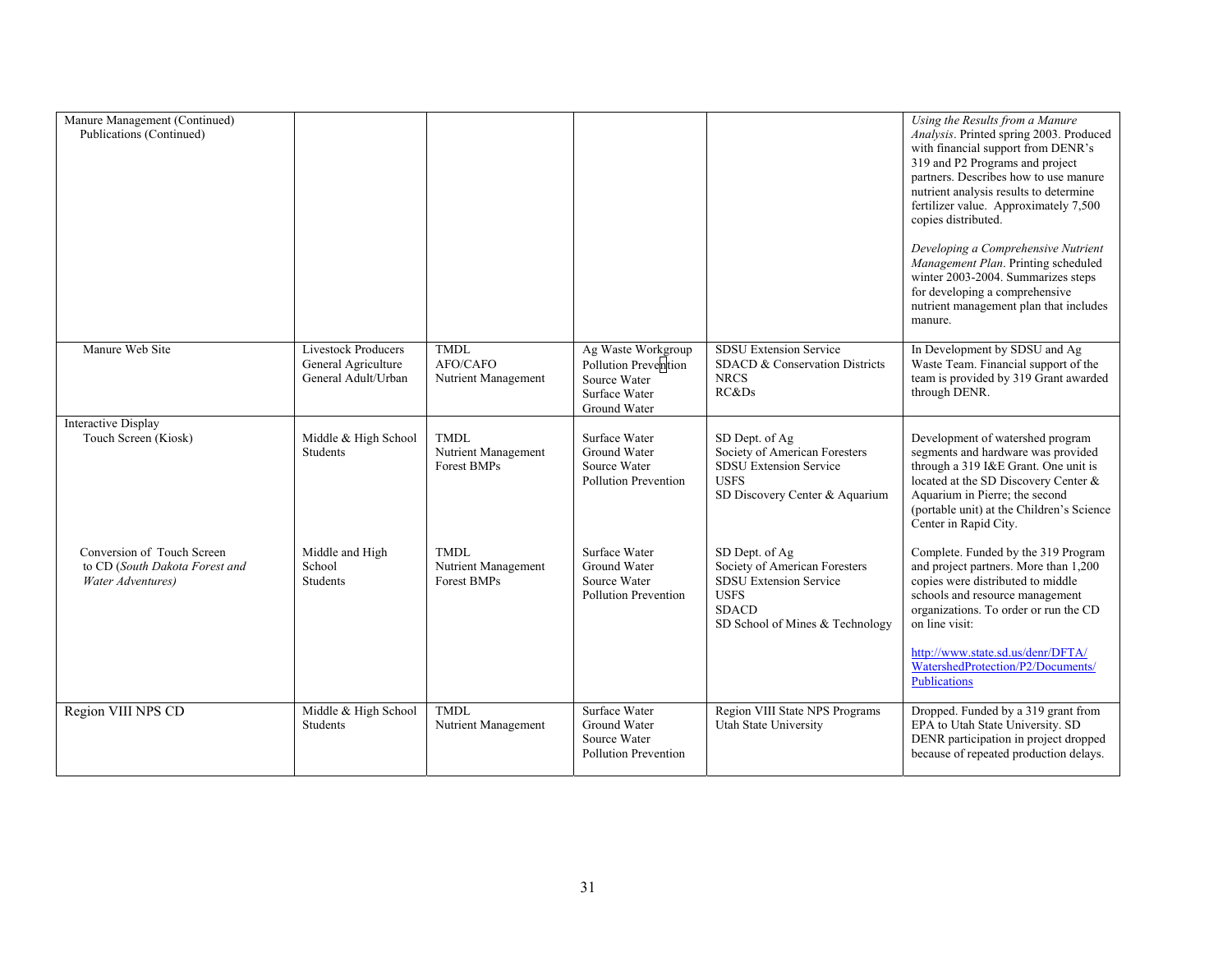| SD NPS Project Funding and<br><b>Technical Assistance Manual</b> | Project Sponsors/<br>Stakeholder Groups | <b>TMDL</b><br>AFO/CAFO<br>Nutrient Management              | <b>NA</b>                                                                 | NA                                                                                                                                 | In progress. The manual will provide<br>project sponsors and stakeholder groups<br>with information about financial and<br>technical assistance available to help<br>plan and implement NPS projects.<br>Printing scheduled for winter 2004.                                                                                                                                              |
|------------------------------------------------------------------|-----------------------------------------|-------------------------------------------------------------|---------------------------------------------------------------------------|------------------------------------------------------------------------------------------------------------------------------------|-------------------------------------------------------------------------------------------------------------------------------------------------------------------------------------------------------------------------------------------------------------------------------------------------------------------------------------------------------------------------------------------|
| <b>Water Festivals</b>                                           | <b>Elementary School</b><br>Students    | <b>TMDL</b><br>Nutrient Management                          | All Media Programs                                                        | Water Development Districts<br><b>Conservation Districts</b><br>Watershed Projects<br>Colleges/Universities<br>SD Discovery Center | Complete/ongoing. Funds for the initial<br>development and coordination were<br>provided by the I&E Program. Festivals<br>continue under local leadership.<br>Financial assistance is encouraged<br>through project I&E components.<br>Materials are provided as requested.                                                                                                               |
| Wetlands                                                         | General Rural/Urban                     | TMDL<br>Nutrient Management                                 | Surface Water<br>Ground Water<br>Source Water                             | SDACD & Conservation Districts<br><b>NRCS</b><br>RC&Ds<br><b>SDSU Extension Service</b><br>SD Dept. of Ag                          | Ongoing. Watershed projects and<br>environmental groups are encouraged<br>to include wetlands activities in 319<br>project workplans or use funds<br>available for wetlands from other<br>sources. A statewide wetlands I & E<br>Program is in development. Two<br>regional wetlands education projects<br>were selected for 319 funding during<br>fall 2003. PIPs are in development.    |
| Project SAVE                                                     | Students - All Levels                   | General Environment<br><b>TMDL</b><br>Nutrient Management   | <b>Pollution Prevention</b><br>All Media programs<br>SD Geological Survey | <b>SDSU</b><br>SD Discovery Center<br>Capital University Center                                                                    | Complete/ongoing. The curriculum was<br>developed using state funds. Assistance<br>for initial teacher training was provided<br>through the DENR P2 Program.<br>Offering the program is currently<br>licensed to Capital University Center.<br>K-12 modules being prepared for<br>posting on DENR web site by the<br>SDGS. Publication of secondary<br>modules planned through with SDSU. |
| Presentations, Exhibits and<br>Demonstrations                    | General (Varies by<br>topic)            | <b>TMDL</b><br>Animal Waste<br>Sediment<br>Project Planning | Surface Water<br>Source Water<br>Ag Waste<br>Pollution Prevention         | Local, state and federal Agencies<br>Organizations                                                                                 | Ongoing. Display materials are<br>purchased with I&E and P2 funds.<br>Exhibits/presentations are available on<br>a variety of topics including: TMDLs,<br>project planning, GIS, and P2 for use at<br>conferences, fairs and other events                                                                                                                                                 |
| Project Coordinator Training                                     | Watershed Project<br>Coordinators       | <b>TMDL</b><br>Project Areas                                | Pollution Prevention<br>Financial Management                              | <b>NRCS</b><br><b>Conservation Districts</b><br>Water Development Districts                                                        | Ongoing. Two-day project management<br>and water quality monitoring<br>workshops were held 2000, 2001, and<br>2003 in partnership with ND NPS<br>Program. The next workshop planned<br>for February 2004.                                                                                                                                                                                 |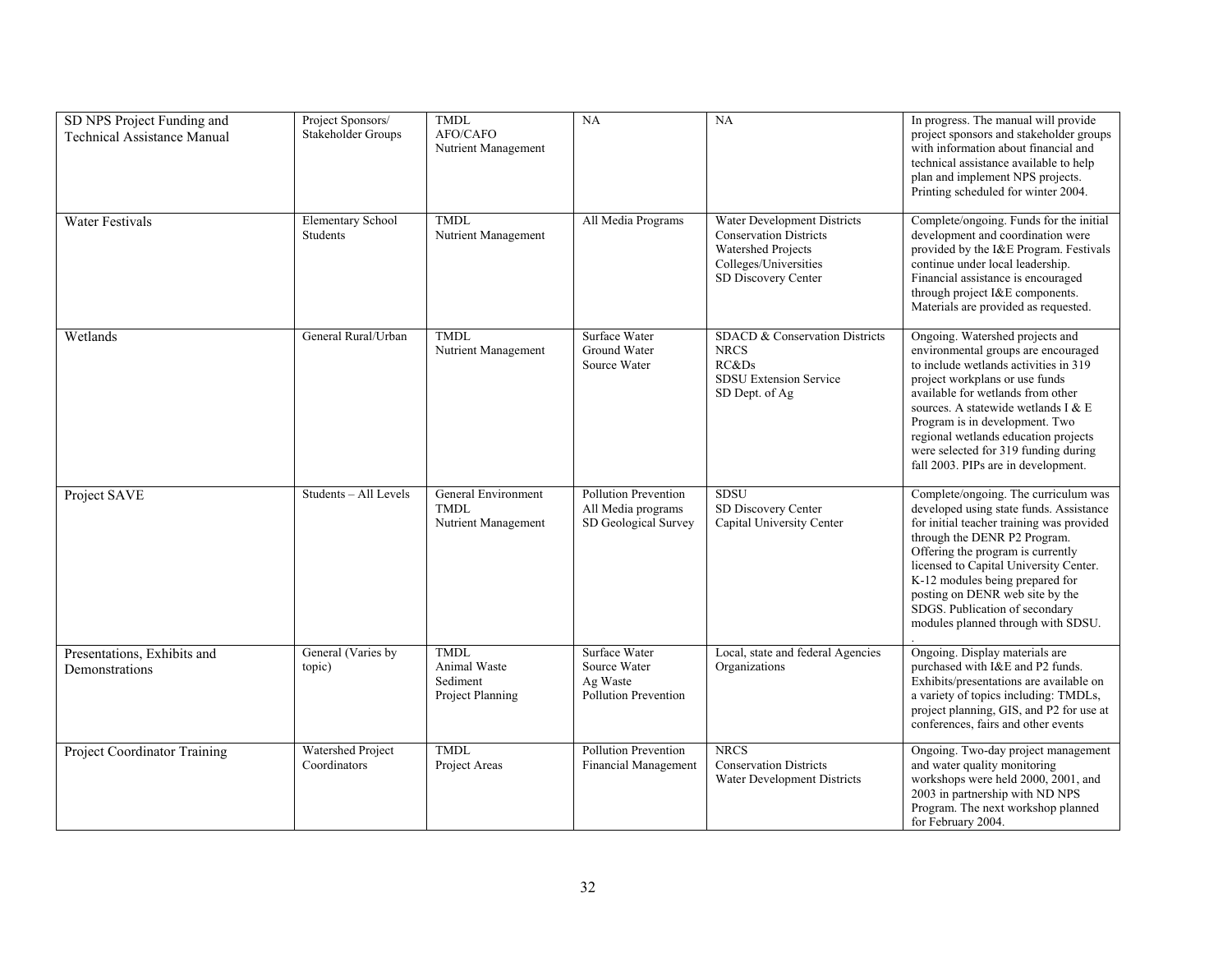#### **APPENDIX B MATCHING FUNDS MATRIX 319 MATCHING FUNDS Accrued Through 9/30/03**

| <b>Grant</b>          | <b>Grant Award</b> | <b>Expenditures</b><br>thru 9/30/03 | <b>Match Required</b><br><b>Against Federal</b><br><b>Expenditures</b> | <b>Total Match</b><br><b>Required</b> | <b>Match</b><br><b>Documented</b> |
|-----------------------|--------------------|-------------------------------------|------------------------------------------------------------------------|---------------------------------------|-----------------------------------|
| 319 Implementation 89 | \$1,594,000        | \$1,594,000                         | \$1,062,667                                                            | \$1,062,667                           | \$1,315,016                       |
| 319 Implementation 90 | \$800,137          | \$800,137                           | \$885,994                                                              | \$885,994                             | \$885,994                         |
| 319 Implementation 91 | \$655,851          | \$655,797                           | \$437,198                                                              | \$437,234                             | \$437,199                         |
| 319 Implementation 92 | \$795,000          | \$794,836                           | \$529,891                                                              | \$530,000                             | \$535,421                         |
| 319 Implementation 93 | \$1,090,839        | \$1,090,839                         | \$727,227                                                              | \$727,227                             | \$779,175                         |
| 319 Implementation 94 | \$1,415,142        | \$1,415,142                         | \$943,508                                                              | \$943,508                             | \$1,188,561                       |
| 319 Implementation 95 | \$1,699,669        | \$1,699,669                         | \$1,133,119                                                            | \$1,133,119                           | \$1,154,183                       |
| 319 Implementation 96 | \$1,126,685        | \$1,037,867                         | \$691,911                                                              | \$751,161                             | \$787,159                         |
| 319 Implementation 97 | \$1,253,790        | \$1,156,480                         | \$770,987                                                              | \$835,902                             | \$1,484,877                       |
| 319 Implementation 98 | \$1,296,790        | \$1,210,152                         | \$806,768                                                              | \$864,531                             | \$1,684,393                       |
| 319 Implementation 99 | \$2,791,400        | \$1,609,987                         | \$1,073,324                                                            | \$1,861,025                           | \$1,207,214                       |
| 319 Implementation 00 | \$3,008,897        | \$1,841,228                         | \$1,227,485                                                            | \$2,005,931                           | \$1,763,172                       |
| 319 Implementation 01 | \$3,267,900        | \$1,406,304                         | \$937,536                                                              | \$2,178,600                           | \$1,586,972                       |
| 319 Implementation 02 | \$3,142,900        | \$555,550                           | \$370,366                                                              | \$2,095,268                           | \$71,436                          |
| 319 Implementation 03 | \$3,128,700        | \$11,500                            | \$7,667                                                                | \$2,085,800                           | \$0                               |
| Total                 | \$27,067,700       | \$16,879,488                        | \$11,605,648                                                           | \$18,397,967                          | \$14,880,772                      |